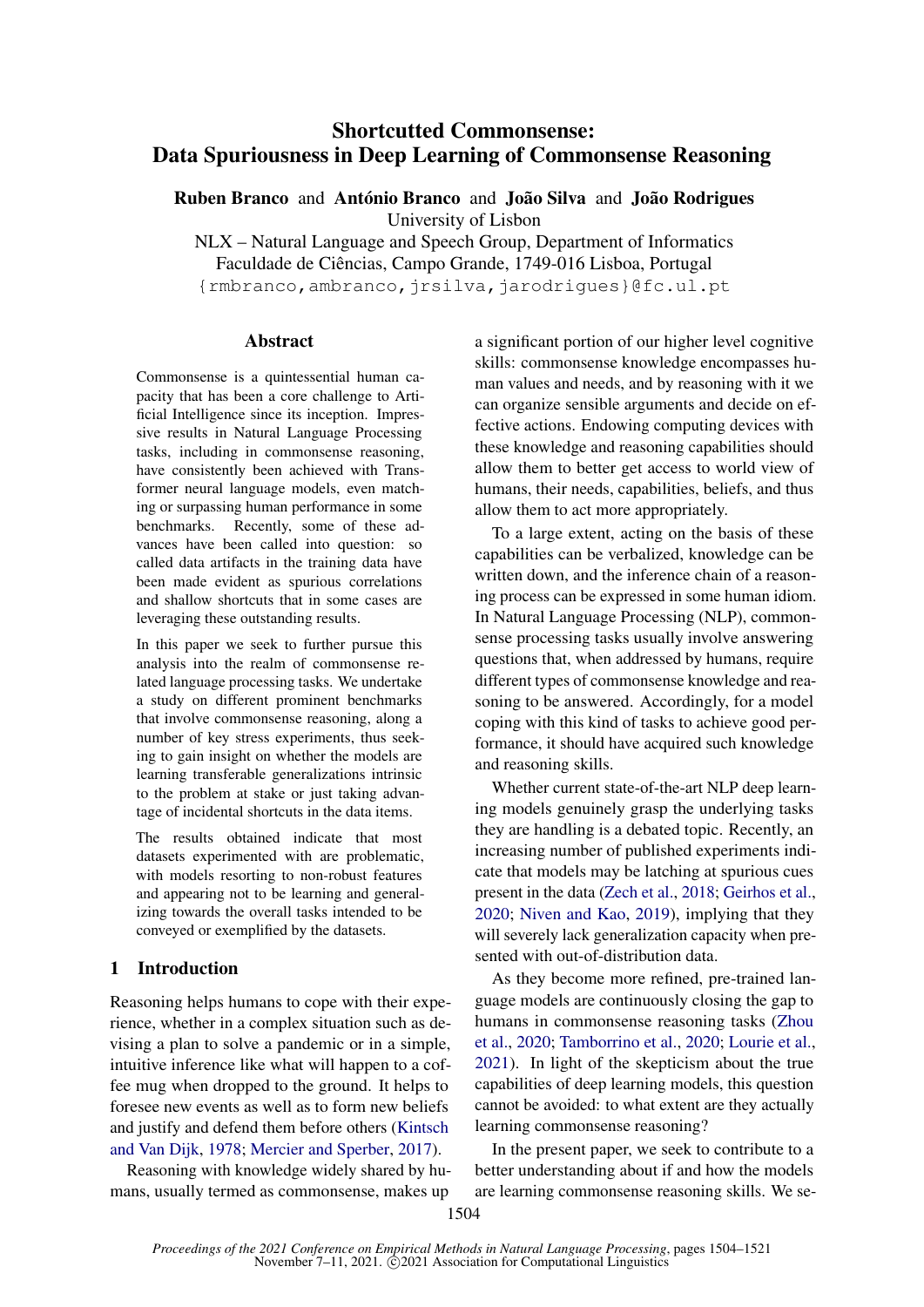lect four prominent commonsense reasoning tasks, namely Argument Reasoning Comprehension Task (ARCT) [\(Habernal et al.,](#page-9-1) [2018\)](#page-9-1), AI2 Reasoning Challenge (ARC) [\(Clark et al.,](#page-9-2) [2018\)](#page-9-2), Physical IQA (PIQA) [\(Bisk et al.,](#page-9-3) [2020\)](#page-9-3), and CommonsenseQA (CSQA) [\(Talmor et al.,](#page-11-3) [2019\)](#page-11-3)).

We adopt the successful Transformer architecture and resort to prominent pre-trained language models: the encoder-only RoBERTa [\(Liu et al.,](#page-10-4) [2019b\)](#page-10-4), the decoder-only GPT-2 [\(Radford et al.,](#page-10-5) [2019\)](#page-10-5), the encoder-decoder T5 [\(Raffel et al.,](#page-10-6) [2020\)](#page-10-6) and BART [\(Lewis et al.,](#page-10-7) [2020\)](#page-10-7), and the neurosymbolic COMET(BART) [\(Hwang et al.,](#page-10-8) [2021\)](#page-10-8)).

And we set on to gain insight with stress experiments that seek to find evidence that hopefully permits to advance in answering questions like the following:

Are the models taking into account the actual input as a whole? Or could the models be only looking at certain parts of the input, therefore not performing the underlying task but some derivative.

How robust are the models? Can they withstand adversarial attacks on the basis of powerful generalization they gained during training, or are they brittle and crumble under attack?

How well can models perform zero-shot evaluation on each other? To what extent can they transfer the knowledge between each other and how much could that be hindered by their being stuck in learning non-transferring cues based on spurious data artifacts?

The answers obtained in this paper indicate that most datasets experimented with are problematic, with models resorting to non-robust features and appearing not to be generalizing towards the overall tasks intended to be conveyed by the datasets.

In the next Section 2, we cover related work. The tasks experimented with are presented in Section 3, and the experiments undertaken are described in Section 4. Section 5 presents and discusses the results obtained. The paper closes with concluding remarks in Section 6.[1](#page-1-0)

# 2 Related Work

NLP has found an overarching yet flexible approach to a wide range of its processing tasks in the Transformer model [\(Vaswani et al.,](#page-11-4) [2017\)](#page-11-4). An extensive research path has since then been pursued in

the literature, seeking to refine its architecture and training methodology. It has become commonplace to first pre-train a language model on large corpora and then refine it with respect to a specific language processing task [\(Dai and Le,](#page-9-4) [2015;](#page-9-4) [Howard](#page-10-9) [and Ruder,](#page-10-9) [2018;](#page-10-9) [Radford et al.,](#page-10-10) [2018;](#page-10-10) [Devlin et al.,](#page-9-5) [2019\)](#page-9-5). Subsequent works would refine this methodology by introducing other pre-training tasks that benefit downstream performance [\(Liu et al.,](#page-10-4) [2019b;](#page-10-4) [Raffel et al.,](#page-10-6) [2020;](#page-10-6) [Lewis et al.,](#page-10-7) [2020\)](#page-10-7), and with that approach steadily increasing the state of the art on benchmarks such as GLUE [\(Wang et al.,](#page-11-5) [2018\)](#page-11-5) and SuperGLUE [\(Wang et al.,](#page-11-6) [2019\)](#page-11-6).

Shortcuts Deep neural networks, such as Transformers, as well as loss functions (crossentropy) and optimizers, tend to favor simple functions [\(De Palma et al.,](#page-9-6) [2018;](#page-9-6) [Jacobsen et al.,](#page-10-11) [2018;](#page-10-11) [Sun and Nielsen,](#page-11-7) [2019;](#page-11-7) [Valle-Pérez et al.,](#page-11-8) [2018;](#page-11-8) [Wu](#page-11-9) [et al.,](#page-11-9) [2017\)](#page-11-9), which can be susceptible to wrong generalizations as the eventual models "hook" onto spurious artifacts in the data. This has been shown to happen in NLP, as illustrated with these examples, among others:

- Machine reading comprehension (MRC) models appear not to do much "reading" [\(Kaushik](#page-10-12) [and Lipton,](#page-10-12) [2018\)](#page-10-12), as models can perform reasonably well when given only a passage or a passage with a randomly assigned question, instead of a whole input with which this task was conceived.
- Large-scale natural language inference (NLI) datasets exhibit linguistic phenomena that correlate well with certain classes. Simple classifier models can perform well by looking only at the hypothesis, instead of the rest of the argument [\(Gururangan et al.,](#page-9-7) [2018;](#page-9-7) [Poliak et al.,](#page-10-13) [2018\)](#page-10-13).
- A study [\(Geva et al.,](#page-9-8) [2019\)](#page-9-8) on the annotator bias on natural language understanding datasets has found that annotator bias is evident and models did not generalize well across annotators. Moreover, a model can exploit those biases to inflate its performance if data from the same annotator is present in the training and testsets.

Even when using novel pre-trained language models, such as BERT, which have more knowledgeable priors due to their pre-training regime, such phenomena persists. [\(Niven and Kao,](#page-10-2) [2019\)](#page-10-2)

<span id="page-1-0"></span><sup>&</sup>lt;sup>1</sup>Our code is publicly available at: [https://github.com/nlx-group/](https://github.com/nlx-group/Shortcutted-Commonsense-Reasoning) [Shortcutted-Commonsense-Reasoning](https://github.com/nlx-group/Shortcutted-Commonsense-Reasoning).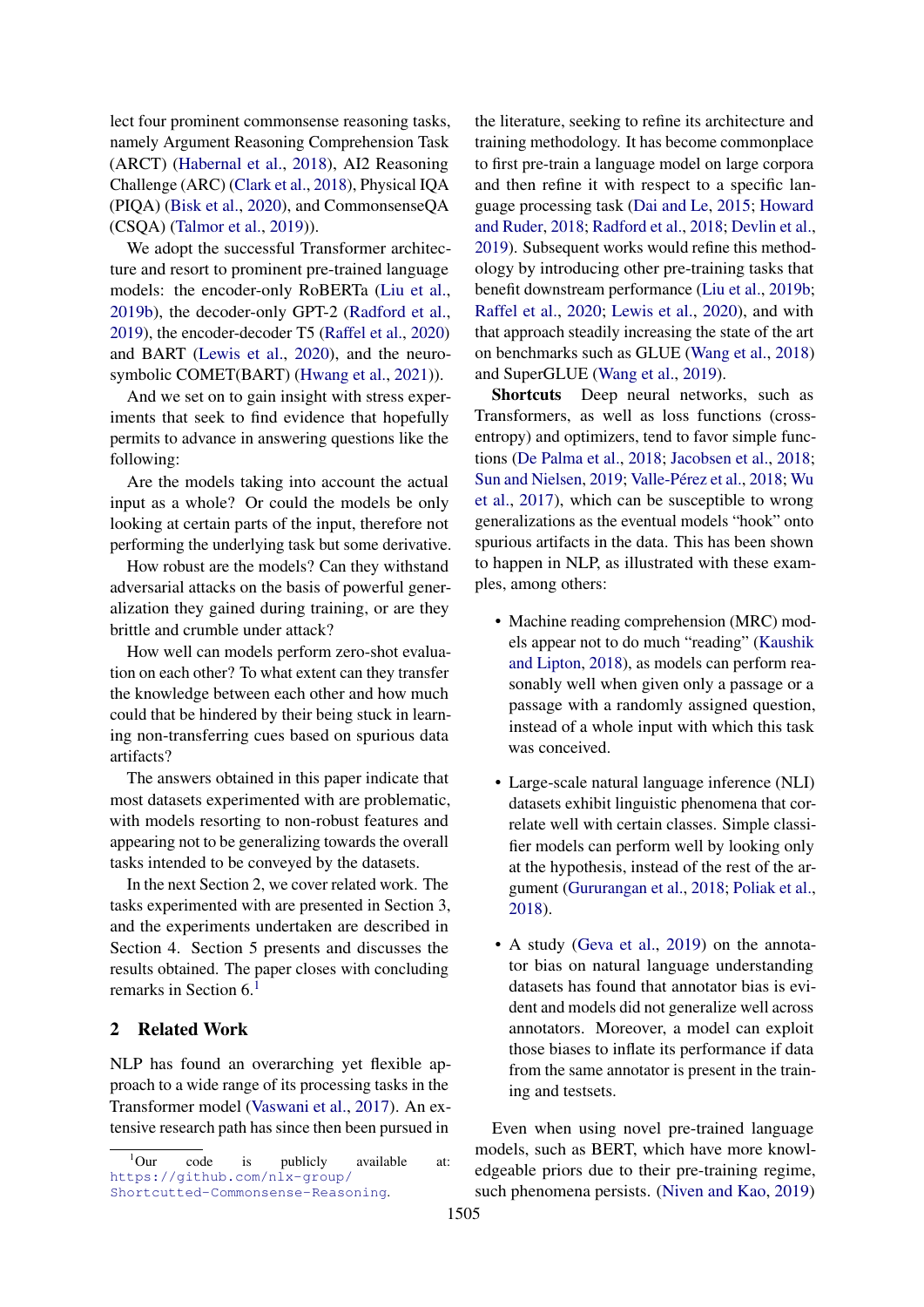studied the results from the SemEval 2018 Task 12 – Argument Reasoning Comprehension Task (ARCT) [\(Habernal et al.,](#page-9-1) [2018\)](#page-9-1). BERT shined, obtaining 77% test accuracy, slightly below untrained humans, who reach 80%. These authors found that the presence of "not" and other high-frequency words such as "is", "do" and "are" was highly correlated with the output, obtaining above random performance with just "not". Adding adversarial examples that counteracted this correlation, the strong spurious signal disappeared, and the performance dropped to random chance.

Data contamination A different type of "cheating" has also attracted some attention recently. Pre-trained language models appear to be able to use (factual) knowledge encoded in its parameters during fine-tuning.In one study, the authors were able to show that in open-book Q&A challenges, large pre-trained language models can be competitive with systems that access external knowledge sources by just accessing their internal "memory" [\(Roberts et al.,](#page-10-14) [2020\)](#page-10-14).

This memorization power is a problem if the task dataset and the pre-training corpus have been constructed from the same sources, and thus have some text in common.

The authors of GPT-2 [\(Radford et al.,](#page-10-5) [2019\)](#page-10-5) creates bloom filters from WebText, its pre-training corpus, and calculatse an upper bound for text collisions between downstream tasks and WebText, labelled as data contamination. It was found that due to text overlap, the model gains small but consistent benefits, arguably due to memorization. In the next iteration, GPT-3 [\(Brown et al.,](#page-9-9) [2020\)](#page-9-9) gave rise to larger-scale data contamination experiments with exact n-gram matching (instead of bloom filters). The results varied, with some datasets being completely clean and others worryingly contaminated.

Popular machine reading datasets such as QuAC [\(Choi et al.,](#page-9-10) [2018\)](#page-9-10), SQuAD 2 [\(Rajpurkar](#page-10-15) [et al.,](#page-10-15) [2018\)](#page-10-15) or DROP [\(Dua et al.,](#page-9-11) [2019\)](#page-9-11) are flagged for >90% contamination. PIQA [\(Bisk et al.,](#page-9-3) [2020\)](#page-9-3) was flagged with 29% contamination, however, removing the contaminated text only decreases the performance by 3%, regardless of model size. The authors see this as a sign that memorization may not be at play but rather statistical cues in the data, though they did not offer empirically based support to that conjecture.

# 3 Tasks

We adopt four commonsense related tasks, covering different domains and demands in terms of reasoning, setting a challenging environment to probe the capacity of models addressing them. Figure [1](#page-3-0) provides a dataset example for each of the tasks described in this section. Appendix [B](#page-11-10) describes the dataset size for each task.

### 3.1 Argument Reasoning Comprehension

The Argument Reasoning Comprehension Task (ARCT) [\(Habernal et al.,](#page-9-1) [2018\)](#page-9-1) aims to test argument reasoning ability, requiring not only language and logic skills but also commonsense knowledge.

An argument is a set of premises/reasons that support a given claim/conclusion and a warrant that establishes the connection between the two (such that the claim follows from the premises) [\(Toul](#page-11-11)[min,](#page-11-11) [1958\)](#page-11-11). Warrants may be implicit, under the assumption that they are shared knowledge [\(Free](#page-9-12)[man,](#page-9-12) [2011\)](#page-9-12). This makes identification of warrants an exercise that requires commonsense.

This task is as follows: given a reason and a claim, from two possible warrants, choose the appropriate one. One of the warrants is a distraction, not supporting the sequitur from reason to claim.

The original dataset has been flagged with problems of spurious correlation, and we will be using its cleaned version [\(Niven and Kao,](#page-10-2) [2019\)](#page-10-2).

### 3.2 AI2 Reasoning Challenge

The AI2 Reasoning Challenge (ARC) [\(Clark et al.,](#page-9-2) [2018\)](#page-9-2) is a multi-choice natural sciences question answering task, whose dataset is a collection of questions from 3rd to 9th-grade exams, comprising the easy and the challenge sets. The latter contains questions that cannot be trivially solved with token co-occurrence, and our experiments will use it.

ARC requires models to cover knowledge in different formats: definitions, facts & properties, structure, processes & causal, teleology/purpose, algebraic, and many more. It also requires different reasoning types: question logic, linguistic matching, multi-hop, comparison, algebraic, etc. This diversity makes ARC a highly demanding task.

#### 3.3 Physical Interaction Question Answering

The Physical Interaction Question Answering task (PIQA) [\(Bisk et al.,](#page-9-3) [2020\)](#page-9-3) tests the capabilities of models to answer commonsense questions regarding the physical world. Models will need to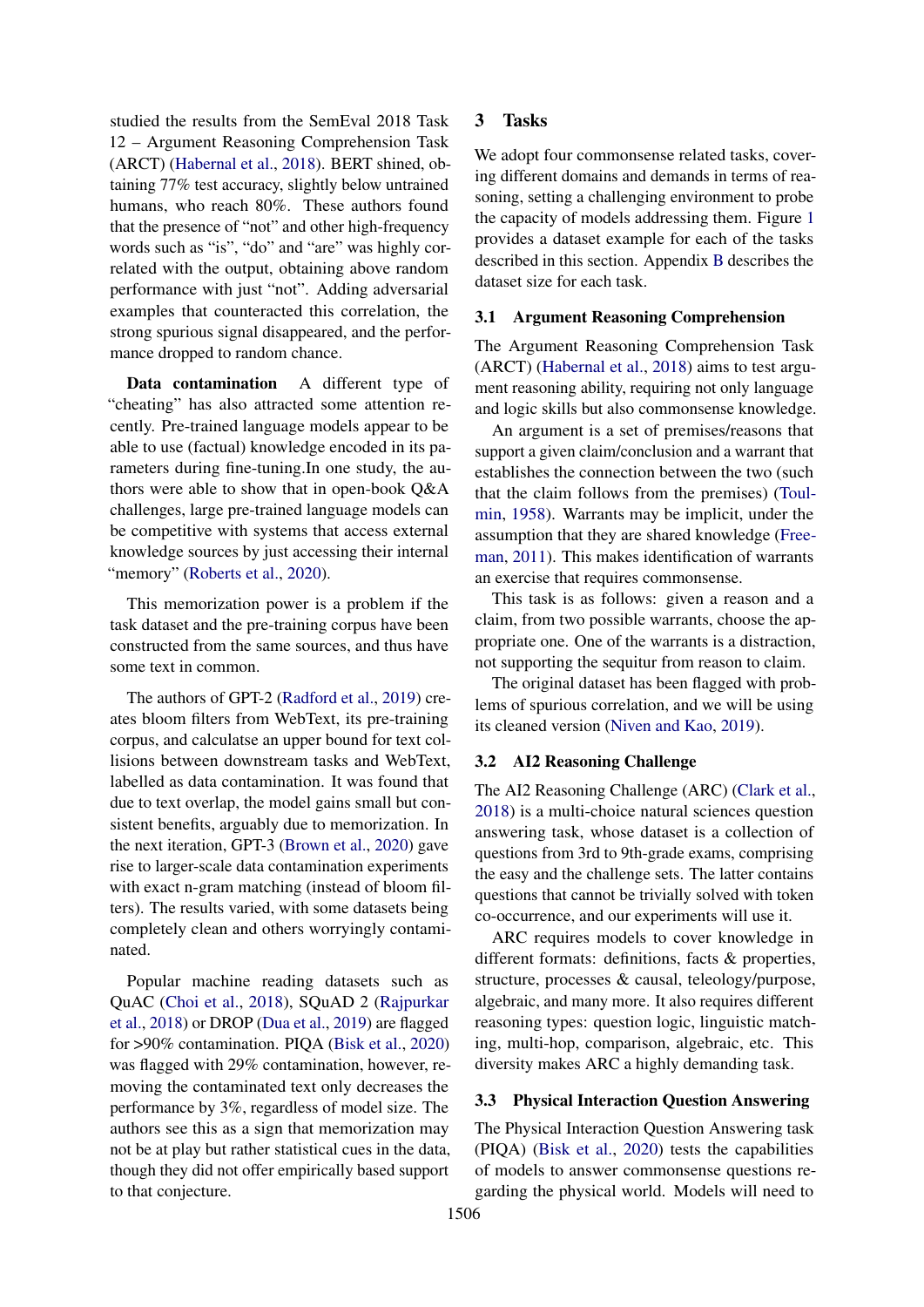<span id="page-3-0"></span>

| <b>ARCT Example</b>                                                                                                           | <b>ARC Example</b>                                                                                                                                                                                | <b>PIOA Example</b>                                                                                                                                                            | <b>CSQA Example</b>                                                                                      |
|-------------------------------------------------------------------------------------------------------------------------------|---------------------------------------------------------------------------------------------------------------------------------------------------------------------------------------------------|--------------------------------------------------------------------------------------------------------------------------------------------------------------------------------|----------------------------------------------------------------------------------------------------------|
| Reason: People choose not to use Google.<br>Claim: Google is not a harmful monopoly.                                          | Question: Air has no color and cannot be<br>seen, yet it takes up space. What could be<br>done to show it takes up space?                                                                         | Goal: What can I use to help filter water<br>when I am camping.                                                                                                                | <b>Question:</b> What is something someone<br>driving a car needs even to begin?                         |
| Warrant 1: all other search engines<br>re-direct to Google.<br>Warrant 2: other search engines do not<br>re-direct to Google. | Answer A: observe clouds forming.<br>Answer B: measure the air temperature.<br>Answer C: blow up a beach ball or balloon.<br>Answer D: weigh a glass before and after it<br>is filled with water. | Solution 1: You can use a water filtration<br>system like a brita pitcher.<br>Solution 2: Coffee filters are a cheap and<br>effective method to filter water when<br>outdoors. | Answer A: practice.<br>Answer B: feet<br>Answer C: sight.<br>Answer D: kevs.<br>Answer E: open car door. |
| Correct warrant: 2                                                                                                            | Correct answer: C                                                                                                                                                                                 | Correct solution: 2                                                                                                                                                            | Correct answer: C                                                                                        |

Figure 1: Dataset example for each task.

learn, from raw text only, physical commonsense knowledge.

Humans find this task easy, as they interact with the physical world constantly, manipulating objects and learning about their properties and how they may be used to solve problems. Large scale language models though struggle with this task, with the state-of-the-art achieving 77% accuracy, compared to the human 95% score.

# 3.4 CommonsenseQA

CommonsenseQA (CSQA) [\(Talmor et al.,](#page-11-3) [2019\)](#page-11-3) is a multi-choice question answering dataset that targets commonsense knowledge in different formats, much like ARC. It covers a large number of knowledge types: spatial, cause & effect, has parts, is member of, purpose, social, activity, definition and preconditions.

It was built resorting to ConceptNet [\(Liu and](#page-10-16) [Singh,](#page-10-16) [2004\)](#page-10-16) for triplets and then using Amazon Mechanical Turk to crowdsource questions.

# 4 Methodology

In the present paper, the tasks described above are assessed under the experiments described below.

# 4.1 Experiments

Tasks baselines To have a baseline against which to compare the performance in the stress experiments below, we fine-tune the models on each one of the four tasks.

Partial inputs We perform a stress test consisting in removing certain parts of the input and retrain the task, in line with what was done for instance in MRC [\(Kaushik and Lipton,](#page-10-12) [2018\)](#page-10-12), NLI [\(Gururangan et al.,](#page-9-7) [2018;](#page-9-7) [Poliak et al.,](#page-10-13) [2018\)](#page-10-13) and ARCT [\(Niven and Kao,](#page-10-2) [2019\)](#page-10-2). In case there is no substantial degradation in performance, the task can be resolved with partial inputs and this is a strong indicator that the model may be using spurious shortcuts to solve it.

Adversarial attacks Attacks are performed with adversarial test examples that can be obtained from "regular" test examples by means of minimal superficial changes that seek to preserve their semantic value. In case the model performance drops substantially in the face of such attacking examples, this is a symptom of its brittleness and that the expected generalizations were likely not learned, with the model possibly resorting to spurious shortcuts [\(Ilyas et al.,](#page-10-17) [2019\)](#page-10-17).

To obtain the adversarial examples for this experiment, We resorted to TextFooler [\(Jin et al.,](#page-10-18) [2020\)](#page-10-18), using the implementation in TextAttack [\(Morris](#page-10-19) [et al.,](#page-10-19) [2020b\)](#page-10-19).

A study on algorithms to generate adversarial examples found that they may not fully preserve semantics and may introduce up to 38% of grammatical errors [\(Morris et al.,](#page-10-20) [2020a\)](#page-10-20). To mitigate this, through comparison with human performance, its authors suggest a number of TextFooler's hyperparameters. One such hyper-parameter is the minimum word cosine similarity in order to consider a given word as a candidate to replace another one and generate an adversarial example — following that study, we set it at 0.9. Another hyper-parameter is the sentence similarity threshold to accept a candidate adversarial example — though in that study, a value of 0.98 is deemed as suitable, here we experimented with a slightly more lenient 0.9.

Data contamination Following the methodology established in the GPT-3 data contamination study [\(Brown et al.,](#page-9-9) [2020\)](#page-9-9), we search for ngram collisions between the testsets of the tasks at stake and pre-training datasets of the models, namely BookCorpus [\(Zhu et al.,](#page-11-12) [2015\)](#page-11-12), En-glish Wikipedia<sup>[2](#page-3-1)</sup>, CC-News [\(Nagel,](#page-10-21)  $2016$ <sup>[3](#page-3-2)</sup>, Open-WebText [\(Gokaslan and Cohen,](#page-9-13) [2019\)](#page-9-13) and STO-RIES [\(Trinh and Le,](#page-11-13) [2018\)](#page-11-13). To cover the neurosymbolic model, ATOMIC2020 [\(Hwang et al.,](#page-10-8)

<span id="page-3-1"></span><sup>2</sup> https://dumps.wikimedia.org/

<span id="page-3-2"></span><sup>3</sup>Extracted with news-please [\(Hamborg et al.,](#page-9-14) [2017\)](#page-9-14).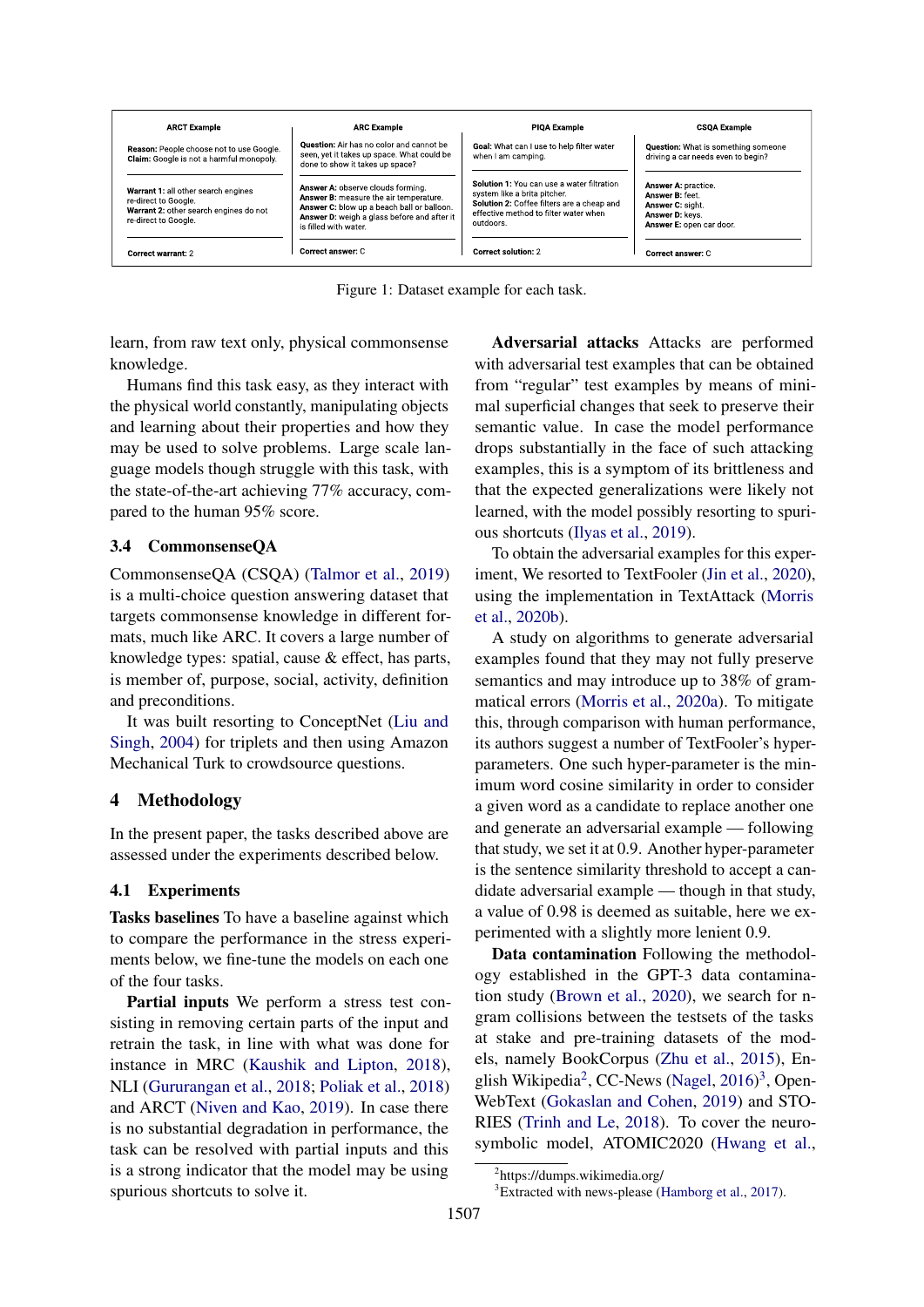[2021\)](#page-10-8) was also included in the search for collisions.

Large language models can be prone to memorize previously seen text, which can inflate evaluation scores should a portion of the testset be included in the pre-training regime.

Cross tasks If these models learn commonsense knowledge and reasoning then this should be transferable to other similar tasks in a zero-shot manner. In this experiment, to test its generalization ability, a model trained in one task is tested on every other task in a zero-shot manner.

The more a model has built its strength from spurious cues present in its specific training dataset, the more it will fail on the datasets of the other tasks, given these cues are absent in the latter.

#### 4.2 Models

To widen the net, the baselines are sought with five pre-trained language models. We adopted RoBERTa [\(Liu et al.,](#page-10-4) [2019b\)](#page-10-4) as an encoder-only exemplar. We used though a different fine-tuning technique, akin to a siamese network, changing the problem into a sequence ranking problem [\(Liu](#page-10-22) [et al.,](#page-10-22) [2019a\)](#page-10-22) by passing the elements of input pairs separately and producing a value for each, the maximum value being the chosen answer.

GPT-2 [\(Radford et al.,](#page-10-5) [2019\)](#page-10-5) is selected to feature as a decoder-only examplar. Similar to RoBERTa, a sequence ranking fine-tune approach is followed.

As for an encoder-decoder architecture, we resorted to T5 [\(Raffel et al.,](#page-10-6) [2020\)](#page-10-6), and also to BART [\(Lewis et al.,](#page-10-7) [2020\)](#page-10-7), the latter being included as a baseline for the Neuro-Symbolic model.

Concerning a Neuro-Symbolic approach, to inject some finer priors into the language model, we followed the COMET [\(Bosselut et al.,](#page-9-15) [2019\)](#page-9-15) method, which enriches the model with a commonsense knowledge base CSKG through a generative task. We use COMET(BART), a pre-trained BART-Large model trained on ATOMIC2020 CSKG [\(Hwang et al.,](#page-10-8) [2021\)](#page-10-8). We adopt the sequence ranking fine-tuning procedure for COMET(BART).

Experiments are based on Huggingface [\(Wolf](#page-11-14) [et al.,](#page-11-14) [2020\)](#page-11-14), used for pre-trained model weights.

Hyper-parameters were kept to their defaults, except that a sequential hyper-parameter search is performed for the learning rate and batch size. Learning rate is optimized by selecting the model yielding the best dev accuracy score, after finetuning for 10 epochs, from the set {1e-3, 1e-4, 1e-5, 2e-3, 2e-4, 2e-5, 3e-3, 3e-4, 3e-5}. Using the learning rate determined in the previous step, an appropriate batch size is determined the same way from the set {4, 8, 16, 32}. Hyper-parameters found are described in Appendix [A.](#page-11-15)

Each model is trained up to 30 epochs. The checkpoint with the best dev accuracy is selected to test with. Due to instability, the reported results are the mean of five runs, each with the different seeds 42, 1128, 1143, 1385 and 1415.

Two of the proposed tasks, PIQA and CSQA, are active competitions and their testsets are private. We report results on the devset for those tasks. To preserve the original distribution of classes, from their training data, we produce two splits: 90% of the data is kept as training data, and 10% is set aside as dev data using stratified splitting.

All experiments were done on a single NVIDIA Titan RTX 24Gb VRAM.

# 5 Results and Discussion

### 5.1 Baselines

The baseline performance for the commonsense related tasks is displayed in Table [1.](#page-5-0) While there is a considerable gap with respect to human performance, some tasks are notably more challenging than others, with mixed results when run with different models. For ARCT, the best scoring model is RoBERTa-Large, having an encouraging gap of only 0.094 accuracy to the human upperbound. CSQA has a gap of 0.156, pretty similar to PIQA.

RoBERTa is the best in two of four tasks, namely ARCT and PIQA, and is a close second best in CSQA, emerging as the most capable reasoner.

It is also interesting to note that the Neurosymbolic COMET(BART) outperforms BART-Large on all but the CSQA task.

Another interesting contrast concerns ARC and CSQA, which are both multiple-choice problems with up to five possible answers, as the performance in CSQA almost doubles the ARC score. While CSQA covers a wide array of commonsense domains, ARC dataset was obtained from science exams and permits thus to probe more focused and profound knowledge about the physical world, including physics and chemistry laws. It is reasonable then to assume that ARC is a more hard task to solve.

<span id="page-4-0"></span><sup>4</sup>[https://www.tau-nlp.org/](https://www.tau-nlp.org/csqa-leaderboard) [csqa-leaderboard](https://www.tau-nlp.org/csqa-leaderboard)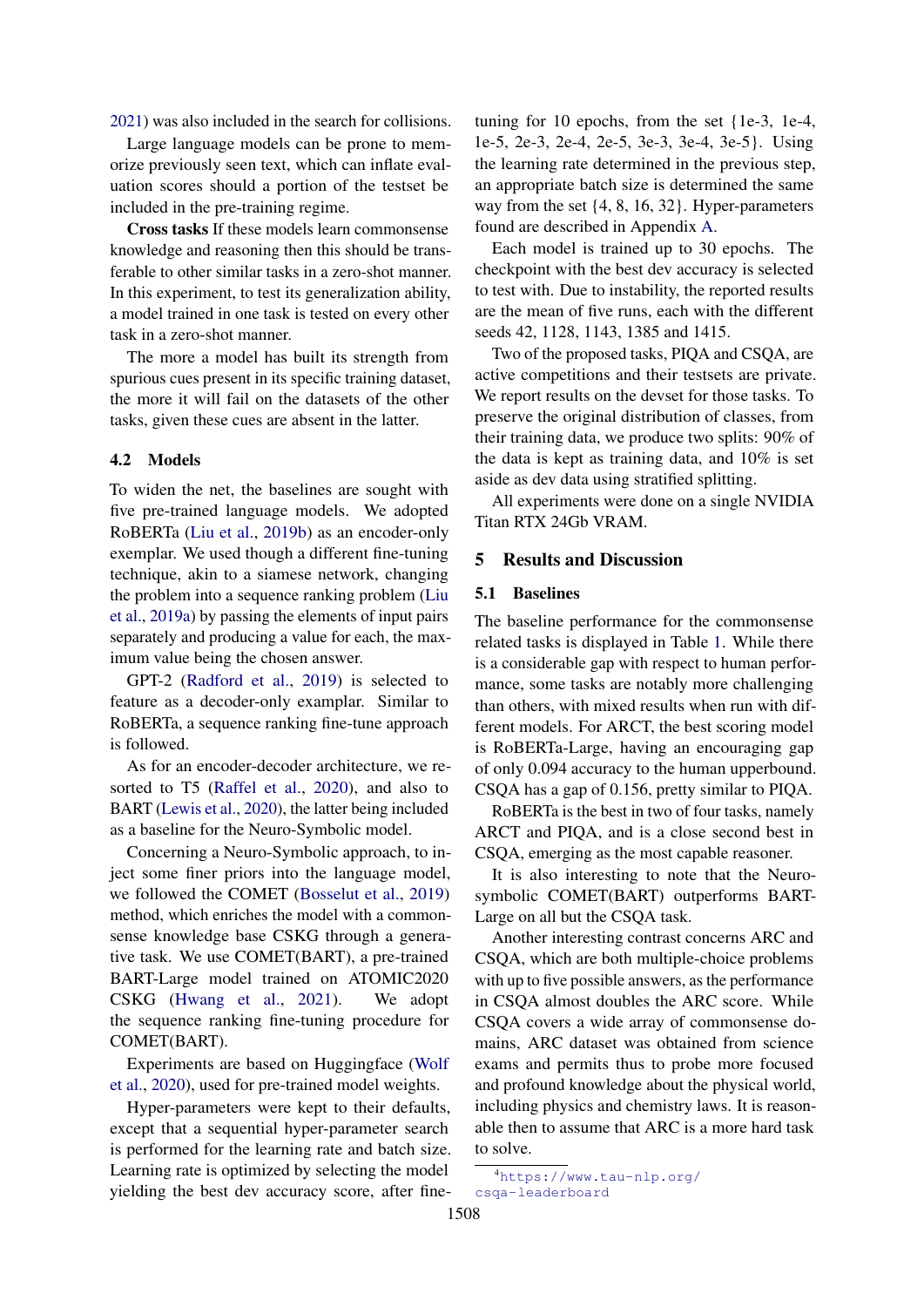<span id="page-5-0"></span>

|                   | ARCT              | ARC.              | <b>PIQA</b>       | <b>CSOA</b>       | Params |
|-------------------|-------------------|-------------------|-------------------|-------------------|--------|
| Random            | 0.5               | 0.25              | 0.5               | 0.2               |        |
| <b>HUMAN</b>      | 0.909             | N/A               | 0.949             | 0.889             |        |
| RoBERTa-Large     | $0.815 \pm 0.011$ | $0.411 \pm 0.022$ | $0.789 \pm 0.006$ | $0.733 \pm 0.006$ | 355M   |
| GPT2-Medium       | $0.540 \pm 0.071$ | $0.318 \pm 0.009$ | $0.706 \pm 0.005$ | $0.551 \pm 0.012$ | 345M   |
| T5-Large          | $0.743 \pm 0.006$ | $0.440 \pm 0.008$ | $0.772 \pm 0.005$ | $0.713 \pm 0.007$ | 770M   |
| <b>BART-Large</b> | $0.655 \pm 0.154$ | $0.382 \pm 0.027$ | $0.777 \pm 0.005$ | $0.738 \pm 0.005$ | 406M   |
| COMET(BART)       | $0.790 \pm 0.005$ | $0.412 \pm 0.011$ | $0.783 \pm 0.008$ | $0.718 \pm 0.008$ | 406M   |

Table 1: Baselines (accuracy with standard deviation), with best result for each task in bold. Human benchmarks for CSQA obtained from their public leaderboard;<sup>[4](#page-4-0)</sup> for ARCT from [\(Habernal et al.,](#page-9-1) [2018\)](#page-9-1).

As RoBERTa emerges as the most capable reasoner, we select it for the stress experiments described in the next subsections. Additionally, We select COMET(BART), as its promising and novel neuro-symbolic nature with refined priors offer a better promise to escape the eventual greedy pursuit of data spuriousness to minimize loss.

#### 5.2 Partial inputs

The results from the partial inputs experiment are in Table [2.](#page-6-0) For both ARCT and PIQA, the scores obtained with partial inputs are pretty close to the scores obtained when using full inputs, which can be taken as a strong indicator that some spurious shortcutting affects these two tasks.

Concerning ARCT, it is interesting to note that in previous work that flagged severe problems of data artifacts in this dataset [\(Niven and Kao,](#page-10-2) [2019\)](#page-10-2), the authors noticed that providing just one or two segments of the input was enough for the model to perform above the random baseline. After having cleaned the dataset from these cues, this was not possible any longer when using BERT. We can observe now that this is, however, still possible provided one uses models other than BERT, namely RoBERTa or COMET(BART).

PIQA, in turn, shows the same problem as ARCT. By providing the respective models with only one of the candidate "solutions" as input, this leads to a performance close to the performance observed with the full input for the task. The models are providing solutions for an unknown "goal", yet they are able to perform way above the random baseline. Without being provided with a "goal" in the input in this partial setting, both "solutions" should be equally likely, unless one of the solutions across the different pairs of candidates was always so blatantly nonsensical—which does not happen

to be the case—that it is ruled out just off of plain commonsense, which would mean that the model would be performing another type of commonsense reasoning task.

Interestingly, both tasks, ARCT and PIQA, are reported to have gone through pre-processing steps to eliminate statistical lexical cues. In the face of these results, it is not unreasonable, however, to assume that some lexical cues remain, possible of other types, not cleaned yet.

As to the other two tasks, with COMET(BART), ARC is reasonably solved by just looking at the "answers", though this is not happening with RoBERTa-Large, which is in line with the overall superiority of the latter over the former observed in the previous experiment to obtain their baseline scores. Be that as it may, in the other experiments below, further evidence emerges indicating that also ARC may be affected by spurious cues.

Despite CSQA also has a score above random baseline when only using "answers", this happens only by a slim margin. CSQA seems thus to be more resistant dataset in this stress test. Providing just the "question" or just the"answer" leaves the models confused, as it should, resulting in scores in the vicinity of the random score.

#### 5.3 Adversarial attacks

Results from the experiment with adversarial attacks are in Table [3.](#page-7-0) An example of a successful adversarial example is provided in Figure [2.](#page-6-1) Both RoBERTa-Large and COMET(BART) show brittleness, with the neuro-symbolic model, despite having been exposed to fine-grained commonsense facts, showing that is not any less susceptible to the attacks than the purely neural RoBERTa-Large.

As to the tasks being experimented with, in contrast with CSQA, with a drop of less than 31%,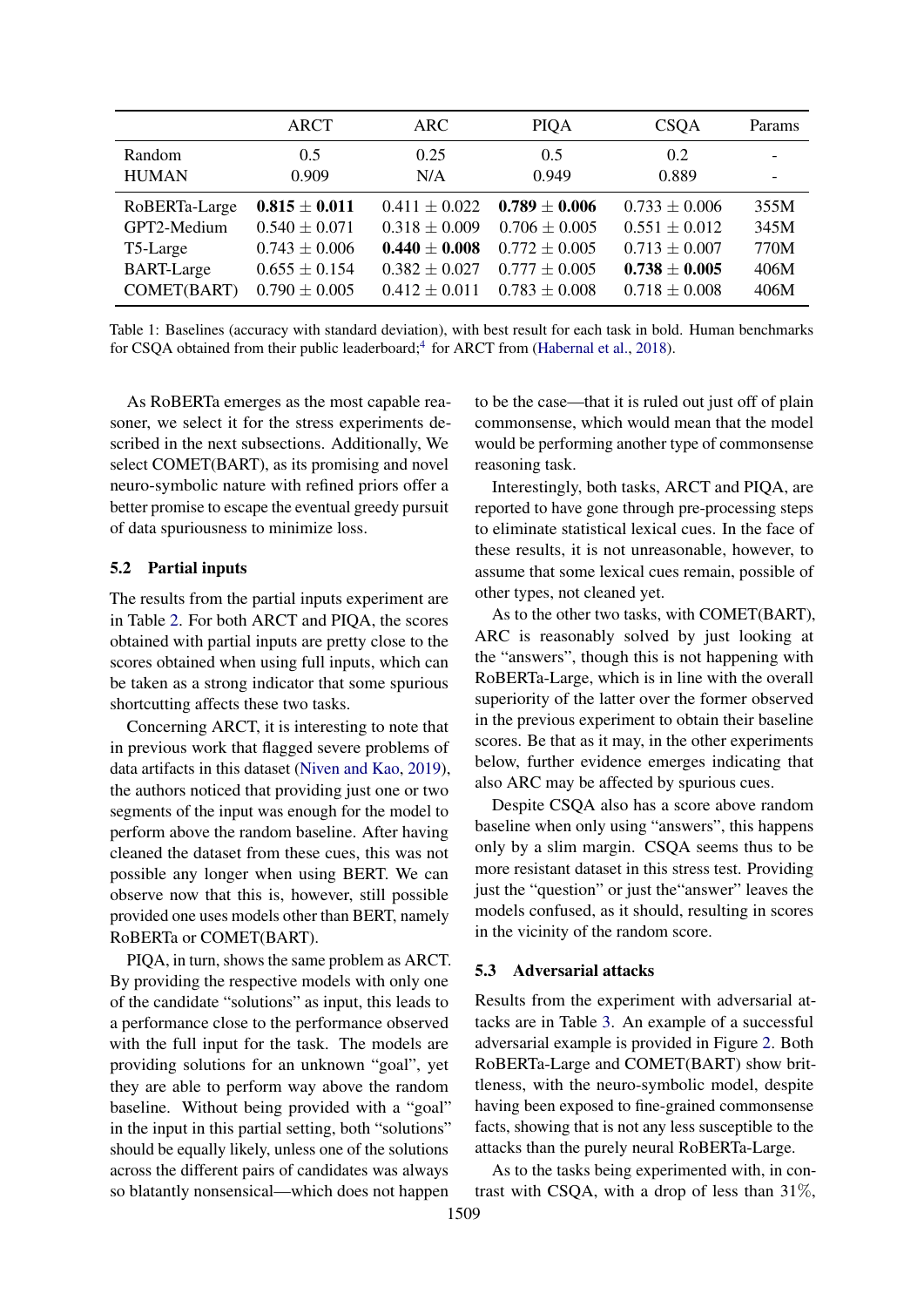<span id="page-6-0"></span>

|             | Random | Full inputs                                      | Score                                  | Partial Input | Score                                                   |
|-------------|--------|--------------------------------------------------|----------------------------------------|---------------|---------------------------------------------------------|
|             |        | $Claim (C) + Reason (R)$                         |                                        | $C+R$         | $0.500^{\diamond}$ / $0.500^{\square}$                  |
| <b>ARCT</b> | 0.5    | + Warrant $0 & 1$ (W)                            | $0.831^{\diamond}$ / $0.795^{\square}$ | $R+W$         | $0.500^{\diamond}$ / $0.500^{\square}$                  |
|             |        |                                                  |                                        | $C+W$         | $0.785^{\diamond}$ / $0.782^{\square}$                  |
| ARC         | 0.25   | Question $(Q)$ +                                 | $0.435^{\diamond}$ / $0.422^{\square}$ | Q             | $0.227^{\diamond}$ / $0.227^{\square}$                  |
|             |        | Candidate Answers (A)                            |                                        | $\mathsf{A}$  | $0.245^{\diamond}$ / 0.344 <sup><math>\Box</math></sup> |
| <b>PIQA</b> | 0.5    | Goal $(G)$ +                                     | $0.795^{\diamond}$ / $0.794^{\square}$ | G             | $0.495^{\diamond}$ / $0.495^{\square}$                  |
|             |        | Solution $1 & 2 (Sol)$                           |                                        | Sol           | $0.735^{\diamond}$ / $0.724^{\square}$                  |
| <b>CSQA</b> |        | Question $(Q)$ +<br>0.2<br>Candidate Answers (A) | $0.738^{\diamond}$ / $0.727^{\square}$ | Q             | $0.196^{\diamond}$ / $0.196^{\square}$                  |
|             |        |                                                  |                                        | $\mathsf{A}$  | $0.218^{\diamond}$ / 0.184 <sup><math>\Box</math></sup> |

<span id="page-6-1"></span>Table 2: Results with partial input. Scores above random are in bold.  $\Diamond$ : RoBERTa-Large;  $\Box$ : COMET(BART).



Figure 2: An adversarial example produced with TextFooler on the ARC dataset, targeting a fine-tuned RoBERTa on the task. Simply changing *ability* to *capacity* in option A is enough for the prediction to change.

a drop over 35% in performance is observed in ARCT, ARC and PIQA, the same tasks that were flagged in the previous experiment with partial inputs. This is consistent with the results in the previous section and the assumption that adversarial attacks target non-robust features, present when models learn the task through shortcuts.

### 5.4 Data contamination

Table [4](#page-7-1) displays the statistics concerning data contamination, where a test example is considered dirty if it has n-gram collisions with any of the datasets used for pre-training. The only fully clean dataset is ARCT, which supports one of tasks most affected by data spuriousness in previous experiments. This effectively eliminates memorization as a possible justification for that vulnerability, and since previous work eliminated trivial lexical spurious cues [\(Niven and Kao,](#page-10-2) [2019\)](#page-10-2), the plausible

1510

explanation about the brittleness of this task is the eventual presence of highly non-linear shortcuts in the ARCT data.

The remaining tasks, in turn, have different levels of contamination. ARC was flagged for 1.19%, followed by CSQA with 5.08%. The most contaminated task is PIQA, with 13.22%.

To further study the eventual impact of contamination on the performance of these three tasks, two sets were created from the testsets/devsets: the "Dirty Set", containing only dirty examples, and the "Clean Set", containing only clean examples. Tables [5](#page-7-2) and [6](#page-7-3) show their respective performance scores for RoBERTa and COMET(BART), and the deltas for the original testset/devset.

The deltas that were found indicate an almost negligible impact of data contamination as an important factor leveraging model performance, except possibly for ARC that, with slightly higher scores with the Dirty Set, seem to get a marginal benefit from the contamination. Given this lim-

<span id="page-6-2"></span><sup>&</sup>lt;sup>5</sup>We follow [\(Brown et al.,](#page-9-9) [2020\)](#page-9-9), where N is defined as the 5th percentile of the distribution of dataset example sizes.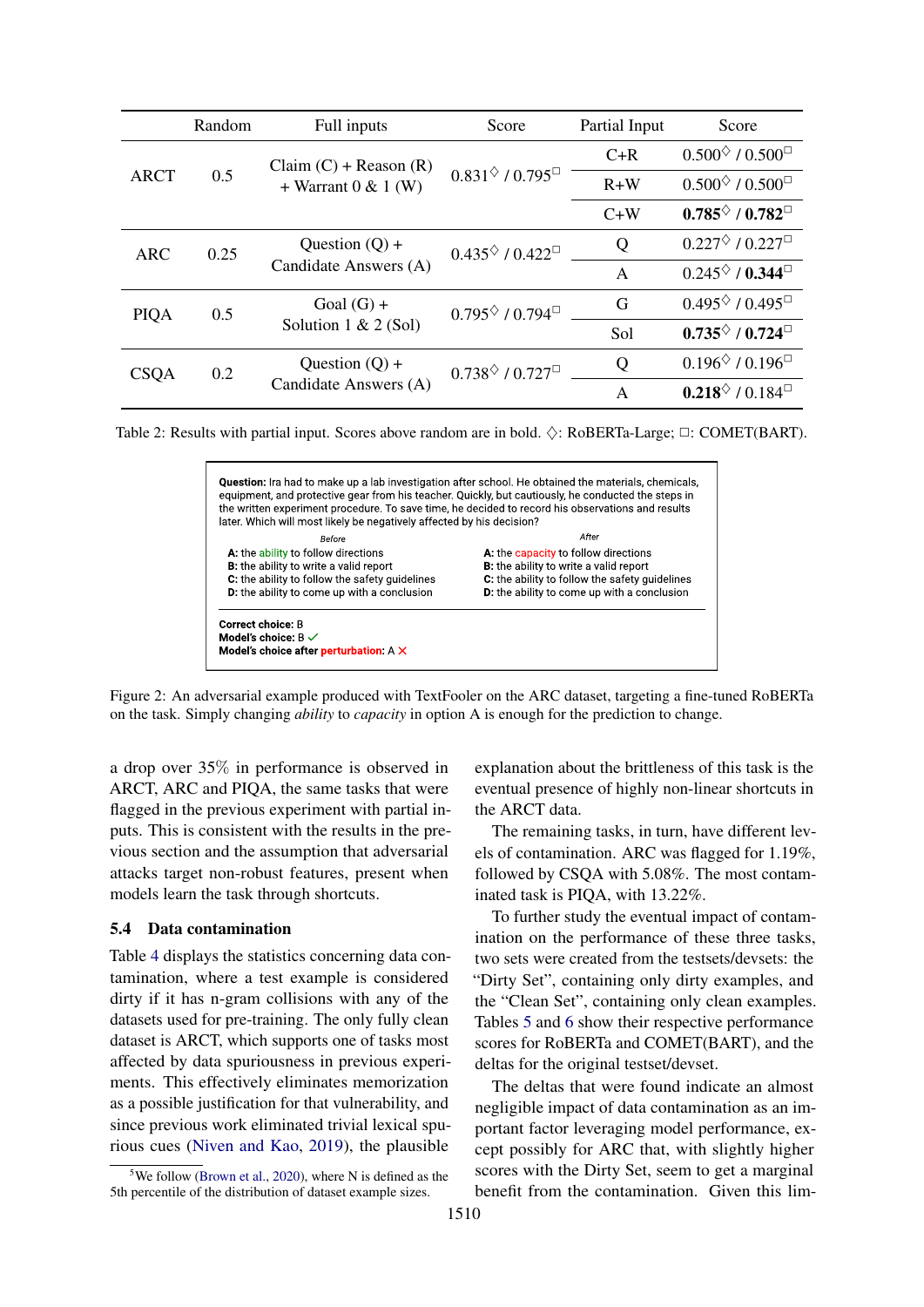<span id="page-7-0"></span>

|             | Model      | <b>Before</b> | Л        | $\Delta\%$ |
|-------------|------------|---------------|----------|------------|
| ARCT        | RoB        | 0.831         | $-0.355$ | $42.7\%$   |
|             | COM        | 0.795         | $-0.283$ | 35.5%      |
| ARC         | RoB        | 0.435         | $-0.278$ | 63.9%      |
|             | COM        | 0.422         | $-0.315$ | 74.7%      |
| PIQA        | RoB        | 0.795         | $-0.489$ | $61.5\%$   |
|             | <b>COM</b> | 0.794         | $-0.508$ | 64.0%      |
| <b>CSQA</b> | RoB        | 0.738         | $-0.202$ | 27.4%      |
|             | COM        | 0.727         | -0.226   | 31.3%      |

<span id="page-7-1"></span>Table 3: Results of adversarial attacks. RoB: RoBERTa-Large. COM: COMET(BART).

|             | N  | Clean  |
|-------------|----|--------|
| ARCT        | 13 | 100%   |
| ARC         | 10 | 98.81% |
| <b>CSOA</b> | 8  | 94.92% |
| <b>PIOA</b> | 8  | 86.78% |

Table 4: Data contamination for *n*-grams of size  $N<sup>5</sup>$  $N<sup>5</sup>$  $N<sup>5</sup>$ .

ited impact, data contamination, also referred to as memorization in the literature, cannot provide the principal explanation for the results obtained in previous stress experiments.

An additional experiment was performed to verify the data contamination between task testsets. It was found that they do not share n-grams between themselves, and thus having no data contamination. This information becomes relevant in the next section.

#### 5.5 Cross tasks

The results of the cross-task experiment are displayed in Table [7.](#page-8-0)

CSQA stands out positively as providing the best zero-shot approximation to the other tasks. This is in line with the results from previous experiments as it may be seen as further indicating that its higher capacity of generalization beyond the distribution of its training dataset benefits from a lower level of data spuriousness than in the other three tasks. It should be noted also that it is supported by a very general domain dataset, covering a broad range of commonsense dimensions and reasoning types: When applied to other tasks in a zero-shot manner, it does not stray that far from the scores of a

<span id="page-7-2"></span>

|             | Dirty Set        | Clean Set        |
|-------------|------------------|------------------|
| ARC         | $0.714 (+0.279)$ | $0.432(-0.003)$  |
| <b>CSOA</b> | $0.726(-0.012)$  | $0.739 (+0.001)$ |
| <b>PIOA</b> | $0.835 (+0.040)$ | $0.789(-0.006)$  |

Table 5: RoBERTa accuracy and deltas to best score with full testset.

<span id="page-7-3"></span>

|                     | Dirty Set                           | Clean Set                            |
|---------------------|-------------------------------------|--------------------------------------|
| ARC.<br><b>CSOA</b> | $0.643 (+0.221)$<br>$0.710(-0.017)$ | $0.420 (+0.002)$<br>$0.727 (+0.000)$ |
| <b>PIOA</b>         | $0.819 (+0.025)$                    | $0.790(-0.004)$                      |

Table 6: COMET(BART) accuracy and deltas to best score with full testset.

specifically fine-tuned model.

PIQA, in turn, stands out negatively, as it shows the only case where the zero-shot application of a model to a different task is not faring better than the random baseline of that task, namely when it is applied to solve ARC. While this inferior performance might be seen as being in line with its results in the previous experiments, and possibly another sign of the spuriousness of its dataset, the fact is that PIQA is not faring that bad in its other zeroshot applications, even providing the best zero-shot approximation to CSQA.

ARCT appears to provide the weakest contribution to solving other tasks, which is somewhat expected as it is not an ordinary commonsense task. While requiring commonsense reasoning, the task differs not only in the domain (narrower, covering social topics), but the task itself is different: not so much a Q&A task as the other three, but an argument mining task of warrant identification.

As discussed in the previous section, the testsets for the tasks have no data contamination between themselves, and as such, memorization cannot be the factor that explains these results.

#### <span id="page-7-4"></span>5.6 Searching for possible shortcuts

Additional experiments were performed in the hopes of eventually finding of shortcuts, of two types, that could explain the observed behavior of the models: class imbalance and lexical cues. Class imbalance can be a simple way in which a model exploits the distribution of the dataset to inflate its performance. Lexical cues arise from the particular distribution of certain keywords in the training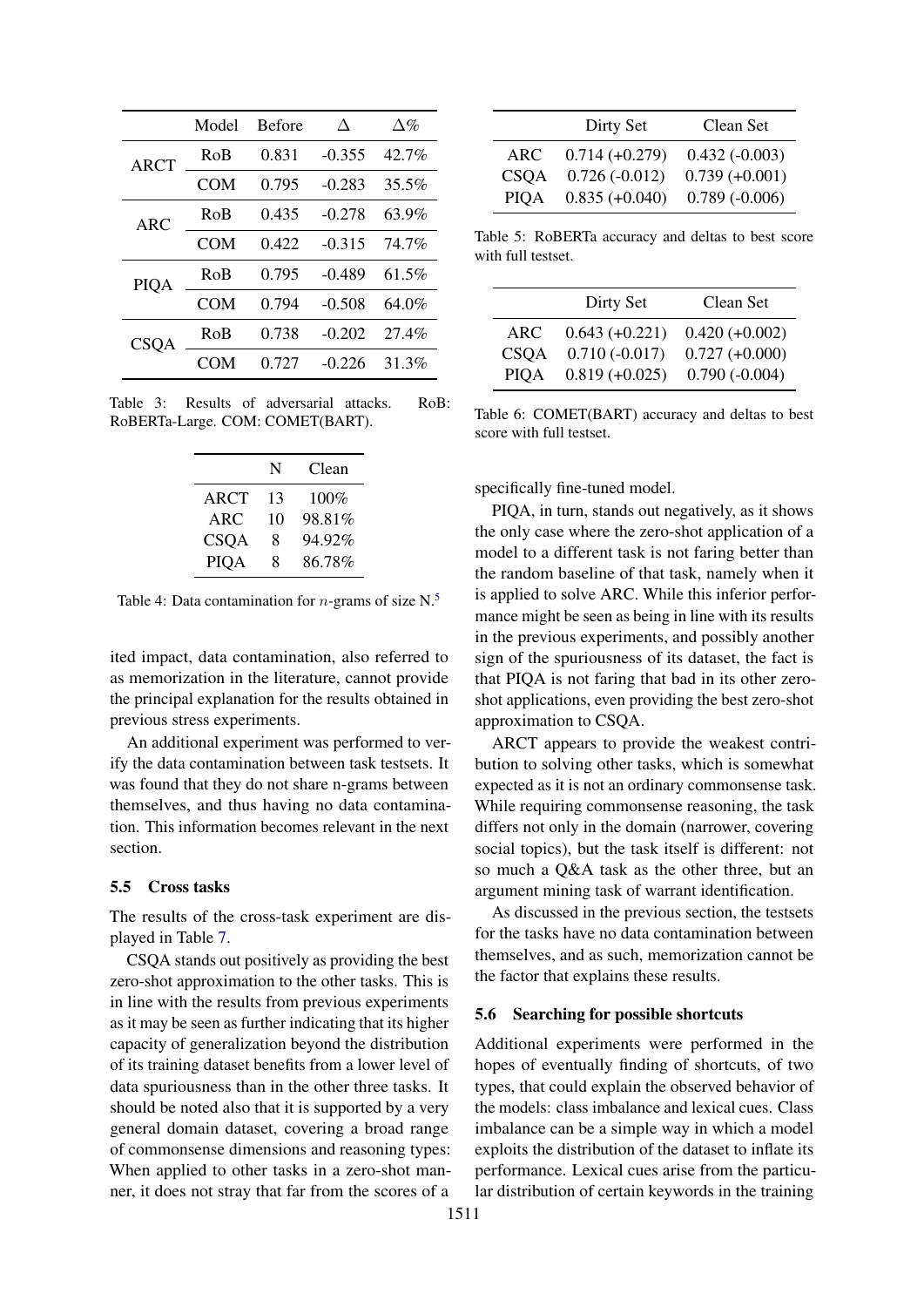|             | ARCT  | ARC   | <b>PIQA</b> | CSQA  |
|-------------|-------|-------|-------------|-------|
| <b>ARCT</b> | 0.831 | 0.310 | 0.571       | 0.293 |
| ARC         | 0.589 | 0.435 | 0.627       | 0.343 |
| <b>PIQA</b> | 0.597 | 0.230 | 0.795       | 0.552 |
| <b>CSQA</b> | 0.627 | 0.384 | 0.687       | 0.738 |
| Random      | 0.5   | 0.25  | 0.5         | 02    |

<span id="page-8-0"></span>Table 7: Cross-task results for RoBERTa-Large. Diagonal values from Table [1.](#page-5-0) Model trained in rows, tested zero-shot in columns. Values below random baseline in bold.

examples, such that their presence in a candidate answer provides a strong signal for that answer to be predicted in inference time. To detect lexical cues, we resort to the methodology defined in [\(Niven and Kao,](#page-10-2) [2019\)](#page-10-2).

No strong shortcuts were found in both cases. The datasets do not suffer from class imbalance, and the lexical cues uncovered do not have enough productivity and coverage to explain the inflated behavior of the models in the previous experiments. We refer the interested reader to Appendix [C](#page-11-16) for more details on these findings. Further searching for possible shortcuts is left for future work, possibly relying on other sort of clues and tools [\(Branco](#page-9-16) [and Costa,](#page-9-16) [2008;](#page-9-16) [Branco et al.,](#page-9-17) [2014\)](#page-9-17).

# 6 Conclusion

Commonsense is a quintessential challenge to Artificial Intelligence and deep learning techniques have been delivering important performance scores and progress in NLP tasks and benchmarks that require commonsense reasoning. In this paper, we set to assess how much of these gains are due to the capacity of generalization beyond the training datasets supporting these tasks and whether these advances may be suffering from the problem that recently has been uncovered in some other areas of NLP, namely that the outstanding models may owe much of their prowess to spurious shortcuts in the data rather than to robust generalizations that permit them to sustain or even approximate their level of performance beyond their benchmark datasets.

To pursue this goal, we focused on a number of tasks involving commonsense reasoning and their datasets that have been widely used in the literature and submit them to stress tests with the potential of helping to uncover data spuriousness problems.

In a first sign that such problems are most probably present, we found that most models do much better than expected without being supplied with all the segments in a given input, even approximating their performance when they are provided with the full input, namely in the case of ARCT, ARC and PIQA tasks, while CSQA shows the expected degraded performance.

Further experiments were consistent with this pattern. Again, the three tasks, ARCT, ARC and PIQA, are also clearly more sensitive to adversarial attacks than the latter. Also CSQA stands out in its generalization capacity in comparison to the lower capacity of the other three tasks to generalize as it provides much better approximation to other tasks in a zero shot setting.

Additionally, with the help of data contamination tests, these contrasts and problems were shown not to result from possible data contamination, leaving one with the most plausible justification that they are rather due to problems of data spuriousness that support shortcutted learning of commonsense reasoning, with reduced generalization capacity.

These results call for future research on a careful review and comparison between the methods and procedures used in the development of these datasets in order to learn how to avoid the pitfalls of producing datasets affected by data spuriousness. But the present results are already very useful in as much as they let one knows that the performance obtained with the datasets studied in the present paper, for which there appear a consistent indication of data spuriousness, should be taken with an extra grain of salt.

# Acknowledgements

The research reported here was supported by PORTULAN CLARIN—Research Infrastructure for the Science and Technology of Language <https://portulanclarin.net>, funded by Lisboa 2020, Alentejo 2020 and FCT—Fundação para a Ciência e Tecnologia under the grant PIN-FRA/22117/2016.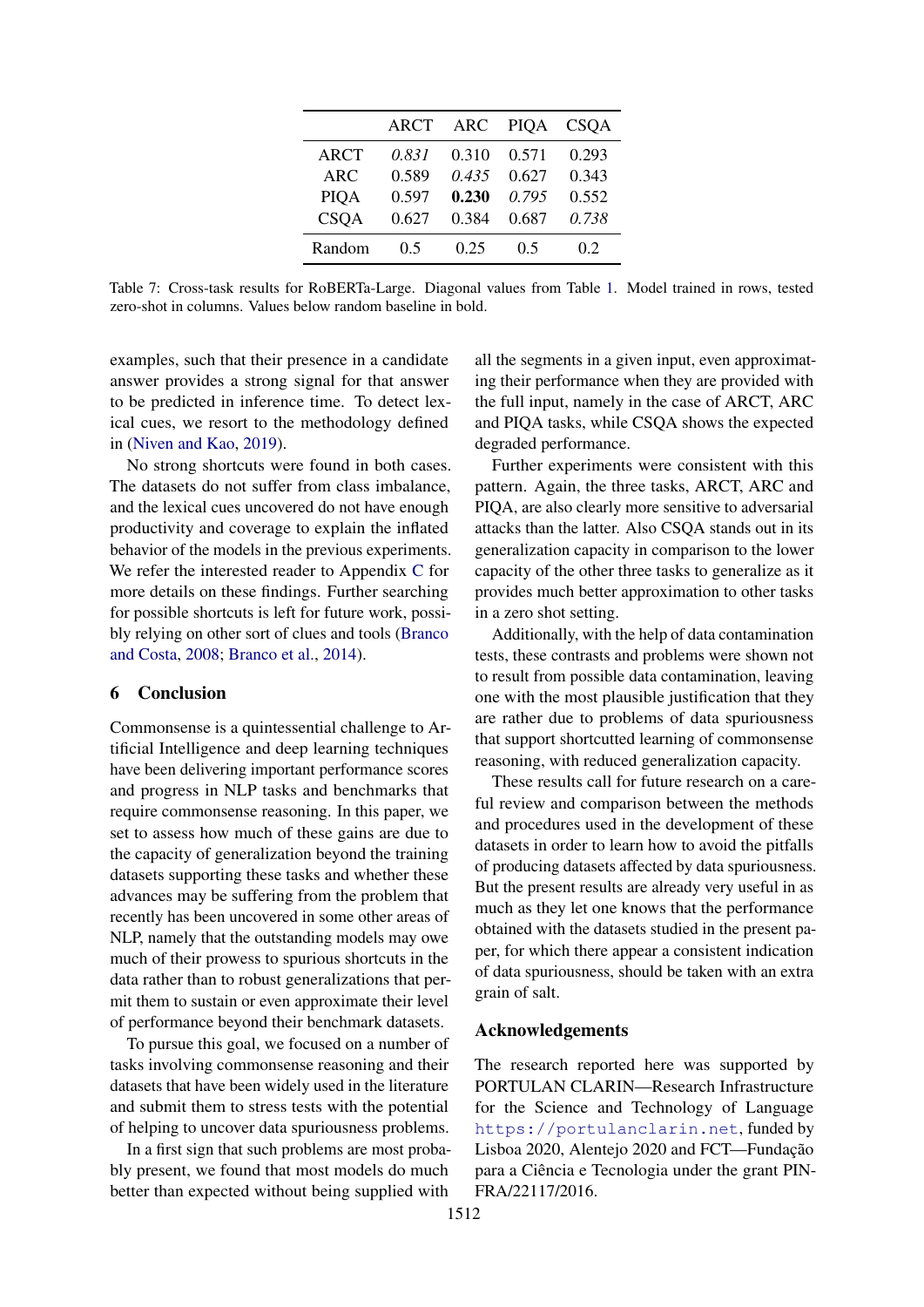# References

- <span id="page-9-3"></span>Yonatan Bisk, Rowan Zellers, Ronan LeBras, Jianfeng Gao, and Yejin Choi. 2020. Piqa: Reasoning about physical commonsense in natural language. In *AAAI*, pages 7432–7439.
- <span id="page-9-15"></span>Antoine Bosselut, Hannah Rashkin, Maarten Sap, Chaitanya Malaviya, Asli Celikyilmaz, and Yejin Choi. 2019. Comet: Commonsense transformers for automatic knowledge graph construction. In *Proceedings of the 57th Annual Meeting of the Association for Computational Linguistics*, pages 4762–4779.
- <span id="page-9-16"></span>António Branco and Francisco Costa. 2008. A computational grammar for deep linguistic processing of portuguese: Lxgram. In *Technical Reports*, 17. University of Lisbon, Faculty of Sciences, Department of Informatics.
- <span id="page-9-17"></span>António Branco, Rodrigues, Silva João, João Ricardo, and Rui Vaz. 2014. Rolling out text categorization for language learning assessment supported by language technology. In *LNAI*, 8775.
- <span id="page-9-9"></span>Tom Brown, Benjamin Mann, Nick Ryder, Melanie Subbiah, Jared D Kaplan, Prafulla Dhariwal, Arvind Neelakantan, Pranav Shyam, Girish Sastry, Amanda Askell, Sandhini Agarwal, Ariel Herbert-Voss, Gretchen Krueger, Tom Henighan, Rewon Child, Aditya Ramesh, Daniel Ziegler, Jeffrey Wu, Clemens Winter, Chris Hesse, Mark Chen, Eric Sigler, Mateusz Litwin, Scott Gray, Benjamin Chess, Jack Clark, Christopher Berner, Sam McCandlish, Alec Radford, Ilya Sutskever, and Dario Amodei. 2020. [Language models are few-shot learners.](https://proceedings.neurips.cc/paper/2020/file/1457c0d6bfcb4967418bfb8ac142f64a-Paper.pdf) In *Advances in Neural Information Processing Systems*, volume 33, pages 1877–1901. Curran Associates, Inc.
- <span id="page-9-10"></span>Eunsol Choi, He He, Mohit Iyyer, Mark Yatskar, Wentau Yih, Yejin Choi, Percy Liang, and Luke Zettlemoyer. 2018. [QuAC: Question answering in con](https://doi.org/10.18653/v1/D18-1241)[text.](https://doi.org/10.18653/v1/D18-1241) In *Proceedings of the 2018 Conference on Empirical Methods in Natural Language Processing*, pages 2174–2184, Brussels, Belgium. Association for Computational Linguistics.
- <span id="page-9-2"></span>Peter Clark, Isaac Cowhey, Oren Etzioni, Tushar Khot, Ashish Sabharwal, Carissa Schoenick, and Oyvind Tafjord. 2018. Think you have solved question answering? try arc, the ai2 reasoning challenge. *arXiv preprint arXiv:1803.05457*.
- <span id="page-9-4"></span>Andrew M Dai and Quoc V Le. 2015. [Semi-supervised](https://proceedings.neurips.cc/paper/2015/file/7137debd45ae4d0ab9aa953017286b20-Paper.pdf) [sequence learning.](https://proceedings.neurips.cc/paper/2015/file/7137debd45ae4d0ab9aa953017286b20-Paper.pdf) In *Advances in Neural Information Processing Systems*, volume 28. Curran Associates, Inc.
- <span id="page-9-6"></span>Giacomo De Palma, Bobak Toussi Kiani, and Seth Lloyd. 2018. Deep neural networks are biased towards simple functions. *arXiv preprint arXiv:1812.10156*.
- <span id="page-9-5"></span>Jacob Devlin, Ming-Wei Chang, Kenton Lee, and Kristina Toutanova. 2019. [BERT: Pre-training of](https://doi.org/10.18653/v1/N19-1423)

[deep bidirectional transformers for language under](https://doi.org/10.18653/v1/N19-1423)[standing.](https://doi.org/10.18653/v1/N19-1423) In *Proceedings of the 2019 Conference of the North American Chapter of the Association for Computational Linguistics: Human Language Technologies, Volume 1 (Long and Short Papers)*, pages 4171–4186, Minneapolis, Minnesota. Association for Computational Linguistics.

- <span id="page-9-11"></span>Dheeru Dua, Yizhong Wang, Pradeep Dasigi, Gabriel Stanovsky, Sameer Singh, and Matt Gardner. 2019. DROP: A reading comprehension benchmark requiring discrete reasoning over paragraphs. In *Proc. of NAACL*.
- <span id="page-9-12"></span>James B Freeman. 2011. *Argument Structure:: Representation and Theory*, volume 18. Springer Science & Business Media.
- <span id="page-9-0"></span>Robert Geirhos, Jörn-Henrik Jacobsen, Claudio Michaelis, Richard Zemel, Wieland Brendel, Matthias Bethge, and Felix A. Wichmann. 2020. [Shortcut learning in deep neural networks.](https://doi.org/10.1038/s42256-020-00257-z) *Nature Machine Intelligence*, 2(11):665–673.
- <span id="page-9-8"></span>Mor Geva, Yoav Goldberg, and Jonathan Berant. 2019. [Are we modeling the task or the annotator? an inves](https://doi.org/10.18653/v1/D19-1107)[tigation of annotator bias in natural language under](https://doi.org/10.18653/v1/D19-1107)[standing datasets.](https://doi.org/10.18653/v1/D19-1107) In *Proceedings of the 2019 Conference on Empirical Methods in Natural Language Processing and the 9th International Joint Conference on Natural Language Processing (EMNLP-IJCNLP)*, pages 1161–1166, Hong Kong, China. Association for Computational Linguistics.
- <span id="page-9-13"></span>Aaron Gokaslan and Vanya Cohen. 2019. Openwebtext corpus. [http://Skylion007.github.](http://Skylion007.github.io/OpenWebTextCorpus) [io/OpenWebTextCorpus](http://Skylion007.github.io/OpenWebTextCorpus).
- <span id="page-9-7"></span>Suchin Gururangan, Swabha Swayamdipta, Omer Levy, Roy Schwartz, Samuel Bowman, and Noah A. Smith. 2018. [Annotation artifacts in natural lan](https://doi.org/10.18653/v1/N18-2017)[guage inference data.](https://doi.org/10.18653/v1/N18-2017) In *Proceedings of the 2018 Conference of the North American Chapter of the Association for Computational Linguistics: Human Language Technologies, Volume 2 (Short Papers)*, pages 107–112, New Orleans, Louisiana. Association for Computational Linguistics.
- <span id="page-9-1"></span>Ivan Habernal, Henning Wachsmuth, Iryna Gurevych, and Benno Stein. 2018. [The argument reasoning](https://doi.org/10.18653/v1/N18-1175) [comprehension task: Identification and reconstruc](https://doi.org/10.18653/v1/N18-1175)[tion of implicit warrants.](https://doi.org/10.18653/v1/N18-1175) In *Proceedings of the 2018 Conference of the North American Chapter of the Association for Computational Linguistics: Human Language Technologies, Volume 1 (Long Papers)*, pages 1930–1940, New Orleans, Louisiana. Association for Computational Linguistics.
- <span id="page-9-14"></span>Felix Hamborg, Norman Meuschke, Corinna Breitinger, and Bela Gipp. 2017. [news-please: A](https://doi.org/10.5281/zenodo.4120316) [generic news crawler and extractor.](https://doi.org/10.5281/zenodo.4120316) In *Proceedings of the 15th International Symposium of Information Science*, pages 218–223.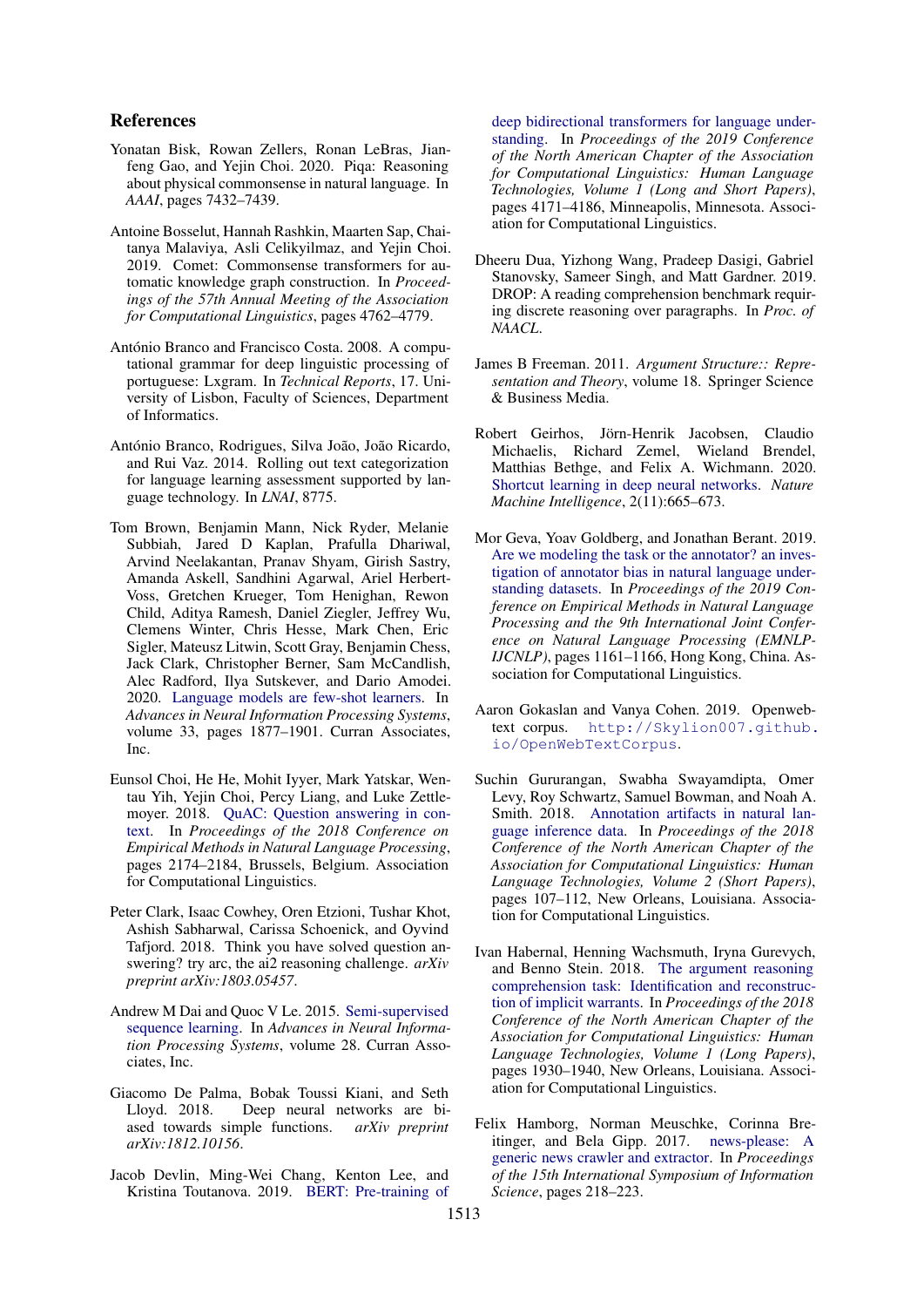- <span id="page-10-9"></span>Jeremy Howard and Sebastian Ruder. 2018. [Universal](https://doi.org/10.18653/v1/P18-1031) [language model fine-tuning for text classification.](https://doi.org/10.18653/v1/P18-1031) In *Proceedings of the 56th Annual Meeting of the Association for Computational Linguistics (Volume 1: Long Papers)*, pages 328–339, Melbourne, Australia. Association for Computational Linguistics.
- <span id="page-10-8"></span>Jena D Hwang, Chandra Bhagavatula, Ronan Le Bras, Jeff Da, Keisuke Sakaguchi, Antoine Bosselut, and Yejin Choi. 2021. [Comet-atomic 2020: On sym](https://allenai.org/data/atomic-2020)[bolic and neural commonsense knowledge graphs.](https://allenai.org/data/atomic-2020) In *AAAI'21*.
- <span id="page-10-17"></span>Andrew Ilyas, Shibani Santurkar, Dimitris Tsipras, Logan Engstrom, Brandon Tran, and Aleksander Madry. 2019. [Adversarial examples are not bugs,](https://proceedings.neurips.cc/paper/2019/file/e2c420d928d4bf8ce0ff2ec19b371514-Paper.pdf) [they are features.](https://proceedings.neurips.cc/paper/2019/file/e2c420d928d4bf8ce0ff2ec19b371514-Paper.pdf) In *Advances in Neural Information Processing Systems*, volume 32, pages 125–136. Curran Associates, Inc.
- <span id="page-10-11"></span>Jörn-Henrik Jacobsen, Jens Behrmann, Richard Zemel, and Matthias Bethge. 2018. Excessive invariance causes adversarial vulnerability. *arXiv preprint arXiv:1811.00401*.
- <span id="page-10-18"></span>Di Jin, Zhijing Jin, Joey Tianyi Zhou, and Peter Szolovits. 2020. [Is bert really robust? a strong base](https://doi.org/10.1609/aaai.v34i05.6311)[line for natural language attack on text classification](https://doi.org/10.1609/aaai.v34i05.6311) [and entailment.](https://doi.org/10.1609/aaai.v34i05.6311) *Proceedings of the AAAI Conference on Artificial Intelligence*, 34(05):8018–8025.
- <span id="page-10-12"></span>Divyansh Kaushik and Zachary C. Lipton. 2018. [How](https://doi.org/10.18653/v1/D18-1546) [much reading does reading comprehension require?](https://doi.org/10.18653/v1/D18-1546) [a critical investigation of popular benchmarks.](https://doi.org/10.18653/v1/D18-1546) In *Proceedings of the 2018 Conference on Empirical Methods in Natural Language Processing*, pages 5010–5015, Brussels, Belgium. Association for Computational Linguistics.
- <span id="page-10-0"></span>Walter Kintsch and Teun A Van Dijk. 1978. Toward a model of text comprehension and production. *Psychological review*, 85(5):363.
- <span id="page-10-7"></span>Mike Lewis, Yinhan Liu, Naman Goyal, Marjan Ghazvininejad, Abdelrahman Mohamed, Omer Levy, Veselin Stoyanov, and Luke Zettlemoyer. 2020. [BART: Denoising sequence-to-sequence pre](https://doi.org/10.18653/v1/2020.acl-main.703)[training for natural language generation, translation,](https://doi.org/10.18653/v1/2020.acl-main.703) [and comprehension.](https://doi.org/10.18653/v1/2020.acl-main.703) In *Proceedings of the 58th Annual Meeting of the Association for Computational Linguistics*, pages 7871–7880, Online. Association for Computational Linguistics.
- <span id="page-10-16"></span>Hugo Liu and Push Singh. 2004. Conceptnet—a practical commonsense reasoning tool-kit. *BT technology journal*, 22(4):211–226.
- <span id="page-10-22"></span>Xiaodong Liu, Pengcheng He, Weizhu Chen, and Jianfeng Gao. 2019a. Multi-task deep neural networks for natural language understanding. In *Proceedings of the 57th Annual Meeting of the Association for Computational Linguistics*, pages 4487–4496.
- <span id="page-10-4"></span>Yinhan Liu, Myle Ott, Naman Goyal, Jingfei Du, Mandar Joshi, Danqi Chen, Omer Levy, Mike Lewis, Luke Zettlemoyer, and Veselin Stoyanov. 2019b.

Roberta: A robustly optimized bert pretraining approach. *arXiv preprint arXiv:1907.11692*.

- <span id="page-10-3"></span>Nicholas Lourie, Ronan Le Bras, Chandra Bhagavatula, and Yejin Choi. 2021. Unicorn on rainbow: A universal commonsense reasoning model on a new multitask benchmark. *arXiv preprint arXiv:2103.13009*.
- <span id="page-10-1"></span>Hugo Mercier and Dan Sperber. 2017. *The enigma of reason*. Harvard University Press.
- <span id="page-10-20"></span>John Morris, Eli Lifland, Jack Lanchantin, Yangfeng Ji, and Yanjun Qi. 2020a. Reevaluating adversarial examples in natural language. In *Proceedings of the 2020 Conference on Empirical Methods in Natural Language Processing: Findings*, pages 3829–3839.
- <span id="page-10-19"></span>John X. Morris, Eli Lifland, Jin Yong Yoo, Jake Grigsby, Di Jin, and Yanjun Qi. 2020b. [Textattack:](http://arxiv.org/abs/2005.05909) [A framework for adversarial attacks, data augmenta](http://arxiv.org/abs/2005.05909)[tion, and adversarial training in nlp.](http://arxiv.org/abs/2005.05909)

<span id="page-10-21"></span>Sebastian Nagel. 2016. [Cc-news.](https://commoncrawl.org/2016/10/news-dataset-available/)

- <span id="page-10-2"></span>Timothy Niven and Hung-Yu Kao. 2019. [Probing neu](https://doi.org/10.18653/v1/P19-1459)[ral network comprehension of natural language ar](https://doi.org/10.18653/v1/P19-1459)[guments.](https://doi.org/10.18653/v1/P19-1459) In *Proceedings of the 57th Annual Meeting of the Association for Computational Linguistics*, pages 4658–4664, Florence, Italy. Association for Computational Linguistics.
- <span id="page-10-13"></span>Adam Poliak, Jason Naradowsky, Aparajita Haldar, Rachel Rudinger, and Benjamin Van Durme. 2018. [Hypothesis only baselines in natural language in](https://doi.org/10.18653/v1/S18-2023)[ference.](https://doi.org/10.18653/v1/S18-2023) In *Proceedings of the Seventh Joint Conference on Lexical and Computational Semantics*, pages 180–191, New Orleans, Louisiana. Association for Computational Linguistics.
- <span id="page-10-10"></span>Alec Radford, Karthik Narasimhan, Tim Salimans, and Ilya Sutskever. 2018. Improving language understanding by generative pre-training.
- <span id="page-10-5"></span>Alec Radford, Jeff Wu, Rewon Child, David Luan, Dario Amodei, and Ilya Sutskever. 2019. Language models are unsupervised multitask learners.
- <span id="page-10-6"></span>Colin Raffel, Noam Shazeer, Adam Roberts, Katherine Lee, Sharan Narang, Michael Matena, Yanqi Zhou, Wei Li, and Peter J. Liu. 2020. [Exploring](http://jmlr.org/papers/v21/20-074.html) [the limits of transfer learning with a unified text-to](http://jmlr.org/papers/v21/20-074.html)[text transformer.](http://jmlr.org/papers/v21/20-074.html) *Journal of Machine Learning Research*, 21(140):1–67.
- <span id="page-10-15"></span>Pranav Rajpurkar, Robin Jia, and Percy Liang. 2018. [Know what you don't know: Unanswerable ques](https://doi.org/10.18653/v1/P18-2124)[tions for SQuAD.](https://doi.org/10.18653/v1/P18-2124) In *Proceedings of the 56th Annual Meeting of the Association for Computational Linguistics (Volume 2: Short Papers)*, pages 784– 789, Melbourne, Australia. Association for Computational Linguistics.
- <span id="page-10-14"></span>Adam Roberts, Colin Raffel, and Noam Shazeer. 2020. [How much knowledge can you pack into the param](https://www.aclweb.org/anthology/2020.emnlp-main.437)[eters of a language model?](https://www.aclweb.org/anthology/2020.emnlp-main.437) In *Proceedings of the*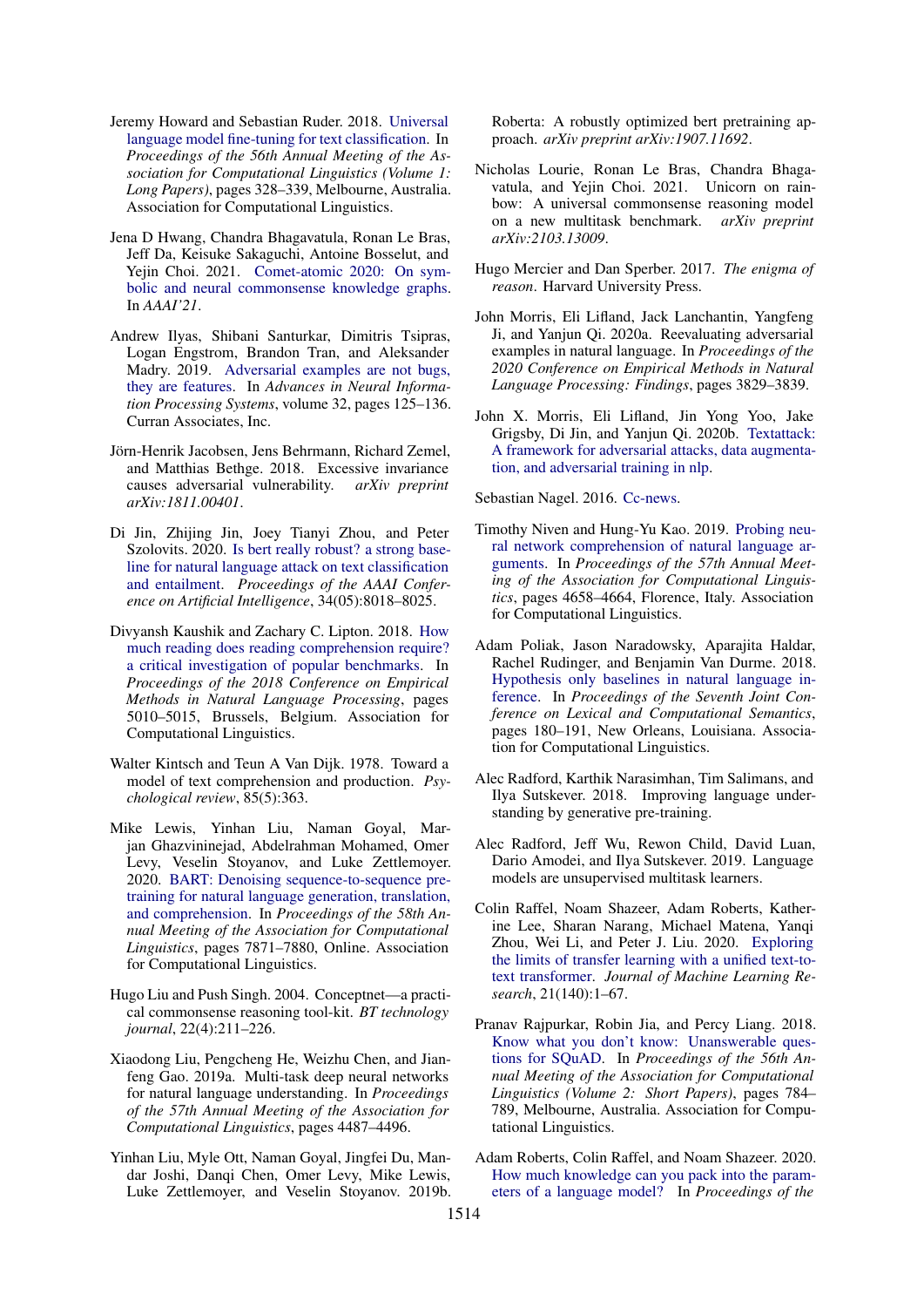*2020 Conference on Empirical Methods in Natural Language Processing (EMNLP)*, pages 5418–5426, Online. Association for Computational Linguistics.

- <span id="page-11-7"></span>Ke Sun and Frank Nielsen. 2019. Lightlike neuromanifolds, occam's razor and deep learning. *arXiv preprint arXiv:1905.11027*.
- <span id="page-11-3"></span>Alon Talmor, Jonathan Herzig, Nicholas Lourie, and Jonathan Berant. 2019. [CommonsenseQA: A ques](https://doi.org/10.18653/v1/N19-1421)[tion answering challenge targeting commonsense](https://doi.org/10.18653/v1/N19-1421) [knowledge.](https://doi.org/10.18653/v1/N19-1421) In *Proceedings of the 2019 Conference of the North American Chapter of the Association for Computational Linguistics: Human Language Technologies, Volume 1 (Long and Short Papers)*, pages 4149–4158, Minneapolis, Minnesota. Association for Computational Linguistics.
- <span id="page-11-2"></span>Alexandre Tamborrino, Nicola Pellicanò, Baptiste Pannier, Pascal Voitot, and Louise Naudin. 2020. [Pre](https://doi.org/10.18653/v1/2020.acl-main.357)[training is \(almost\) all you need: An application](https://doi.org/10.18653/v1/2020.acl-main.357) [to commonsense reasoning.](https://doi.org/10.18653/v1/2020.acl-main.357) In *Proceedings of the 58th Annual Meeting of the Association for Computational Linguistics*, pages 3878–3887, Online. Association for Computational Linguistics.
- <span id="page-11-11"></span>Stephen E. Toulmin. 1958. *The Uses of Argument*. Cambridge University Press.
- <span id="page-11-13"></span>Trieu H Trinh and Quoc V Le. 2018. A simple method for commonsense reasoning. *arXiv preprint arXiv:1806.02847*.
- <span id="page-11-8"></span>Guillermo Valle-Pérez, Chico Q Camargo, and Ard A Louis. 2018. Deep learning generalizes because the parameter-function map is biased towards simple functions. *arXiv preprint arXiv:1805.08522*.
- <span id="page-11-4"></span>Ashish Vaswani, Noam Shazeer, Niki Parmar, Jakob Uszkoreit, Llion Jones, Aidan N Gomez, Łukasz Kaiser, and Illia Polosukhin. 2017. Attention is all you need. In *Advances in neural information processing systems*, pages 5998–6008.
- <span id="page-11-6"></span>Alex Wang, Yada Pruksachatkun, Nikita Nangia, Amanpreet Singh, Julian Michael, Felix Hill, Omer Levy, and Samuel R. Bowman. 2019. SuperGLUE: A stickier benchmark for general-purpose language understanding systems. *arXiv preprint 1905.00537*.
- <span id="page-11-5"></span>Alex Wang, Amanpreet Singh, Julian Michael, Felix Hill, Omer Levy, and Samuel Bowman. 2018. Glue: A multi-task benchmark and analysis platform for natural language understanding. In *Proceedings of the 2018 EMNLP Workshop BlackboxNLP: Analyzing and Interpreting Neural Networks for NLP*, pages 353–355.
- <span id="page-11-14"></span>Thomas Wolf, Lysandre Debut, Victor Sanh, Julien Chaumond, Clement Delangue, Anthony Moi, Pierric Cistac, Tim Rault, Rémi Louf, Morgan Funtowicz, Joe Davison, Sam Shleifer, Patrick von Platen, Clara Ma, Yacine Jernite, Julien Plu, Canwen Xu, Teven Le Scao, Sylvain Gugger, Mariama Drame, Quentin Lhoest, and Alexander M. Rush. 2020.

[Transformers: State-of-the-art natural language pro](https://www.aclweb.org/anthology/2020.emnlp-demos.6)[cessing.](https://www.aclweb.org/anthology/2020.emnlp-demos.6) In *Proceedings of the 2020 Conference on Empirical Methods in Natural Language Processing: System Demonstrations*, pages 38–45, Online. Association for Computational Linguistics.

- <span id="page-11-9"></span>Lei Wu, Zhanxing Zhu, et al. 2017. Towards understanding generalization of deep learning: Perspective of loss landscapes. *arXiv preprint arXiv:1706.10239*.
- <span id="page-11-0"></span>John R Zech, Marcus A Badgeley, Manway Liu, Anthony B Costa, Joseph J Titano, and Eric Karl Oermann. 2018. Variable generalization performance of a deep learning model to detect pneumonia in chest radiographs: a cross-sectional study. *PLoS medicine*, 15(11):e1002683.
- <span id="page-11-1"></span>Xuhui Zhou, Yue Zhang, Leyang Cui, and Dandan Huang. 2020. Evaluating commonsense in pretrained language models. In *AAAI*, pages 9733– 9740.
- <span id="page-11-12"></span>Y. Zhu, R. Kiros, R. Zemel, R. Salakhutdinov, R. Urtasun, A. Torralba, and S. Fidler. 2015. [Aligning](https://doi.org/10.1109/ICCV.2015.11) [books and movies: Towards story-like visual expla](https://doi.org/10.1109/ICCV.2015.11)[nations by watching movies and reading books.](https://doi.org/10.1109/ICCV.2015.11) In *2015 IEEE International Conference on Computer Vision (ICCV)*, pages 19–27.

# <span id="page-11-15"></span>A Training Hyper-Parameters

The hyper-parameters found through the search and used to fine-tune each model are provided in Table [8.](#page-12-0)

# <span id="page-11-10"></span>B Dataset sizes

The number of examples for each dataset partition of each task is given in Table [9.](#page-12-1)

#### <span id="page-11-16"></span>C Shortcut Exploration

The results of the two experiments with negative results searching for two different types of shortcuts, mentioned in Section [5.6,](#page-7-4) are presented here. The first experiment, which investigates class balance of each task dataset, is discussed in Section [C.1.](#page-11-17) Section [C.2](#page-12-2) covers the search for possible lexical cues present in each task dataset.

#### <span id="page-11-17"></span>C.1 Class Balance

Table [10](#page-15-0) contains the statistics of target distribution for each task dataset split.

ARCT, PIQA and CSQA appear to be well balanced. PIQA and CSQA, while not being totally balanced, the difference from the unbalanced classes to random choice is so small that it is likely providing no real advantage to the models.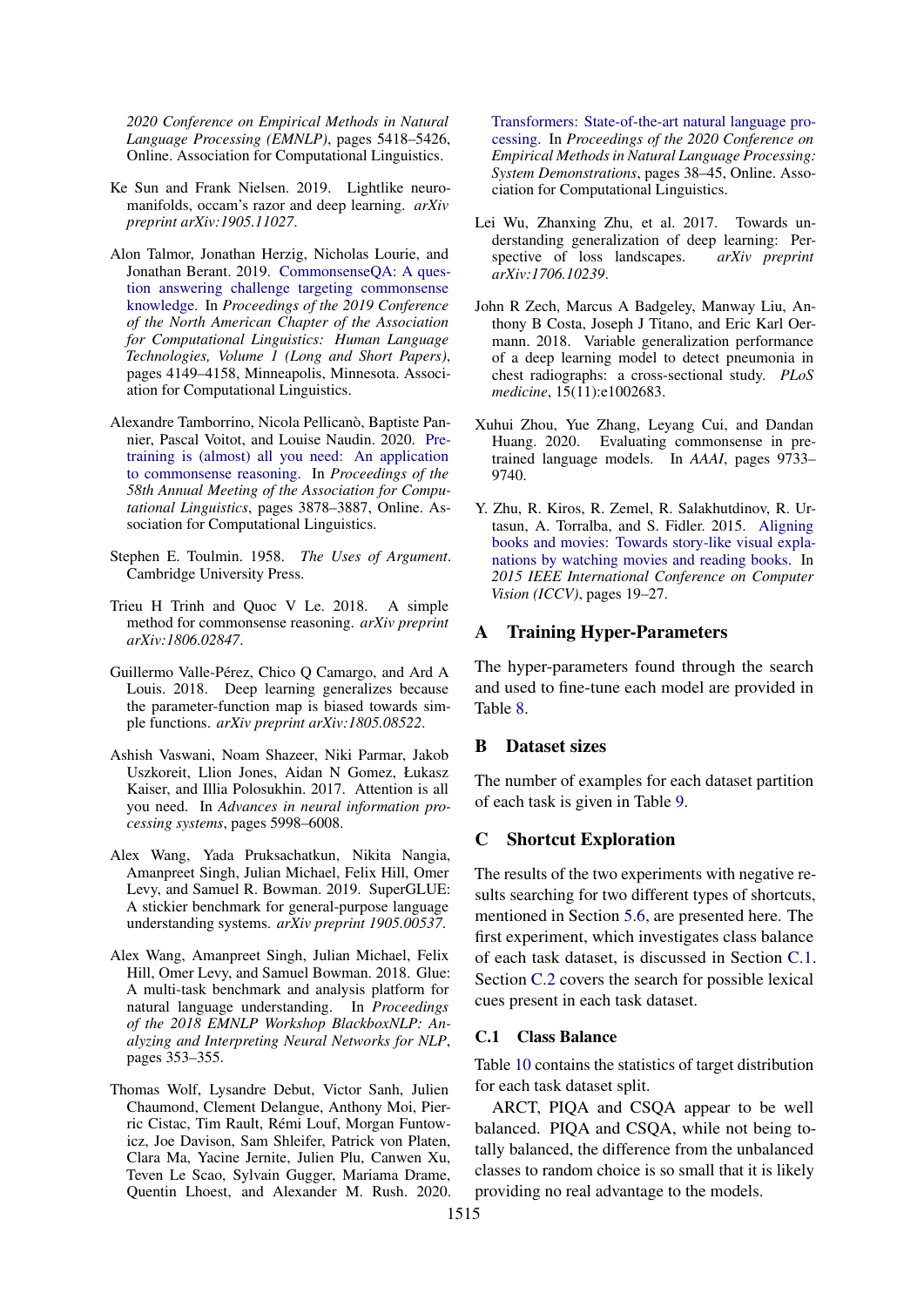<span id="page-12-0"></span>

| Task        | <b>Model</b>      | <b>Batch Size</b> | <b>Learning Rate</b> | <b>Epochs</b> |
|-------------|-------------------|-------------------|----------------------|---------------|
|             | RoBERTa-Large     | 16                | $1e-5$               | 25            |
| <b>ARCT</b> | GPT2-Medium       | 8                 | $2e-3$               | 18            |
|             | T <sub>5</sub>    | 8                 | $2e-5$               | 17            |
|             | <b>BART-Large</b> | 16                | $2e-4$               | 12            |
|             | COMET(BART)       | 8                 | $1e-4$               | 25            |
|             | RoBERTa-Large     | 8                 | $1e-4$               | 16            |
| <b>ARC</b>  | GPT2-Medium       | $\overline{4}$    | $1e-3$               | 26            |
|             | T5                | 8                 | $2e-5$               | 12            |
|             | <b>BART-Large</b> | 8                 | $1e-4$               | 27            |
|             | COMET(BART)       | 8                 | $3e-5$               | 22            |
|             | RoBERTa-Large     | 16                | $3e-3$               | 28            |
| PIQA        | GPT2-Medium       | 8                 | $1e-3$               | 22            |
|             | T5                | 8                 | $1e-5$               | 9             |
|             | <b>BART-Large</b> | 4                 | $1e-3$               | 19            |
|             | COMET(BART)       | 32                | $3e-4$               | 16            |
|             | RoBERTa-Large     | 8                 | $3e-4$               | 13            |
| <b>CSQA</b> | GPT2-Medium       | 8                 | $1e-3$               | 14            |
|             | T <sub>5</sub>    | 8                 | $2e-5$               | 5             |
|             | <b>BART-Large</b> | 8                 | $3e-4$               | 18            |
|             | COMET(BART)       | 8                 | $1e-4$               | 14            |

Table 8: Hyper-parameters found through a search used in each experiment.

<span id="page-12-1"></span>

| Task        | Train | Dev  | <b>Test</b> | Total      |
|-------------|-------|------|-------------|------------|
| ARCT        | 2420  | 632  | 888         | 3940       |
| ARC.        | 1119  | 299  | 1172        | 3548       |
| PIOA        | 16113 | 1838 | 3084        | 21035      |
| <b>CSOA</b> | 9741  | 1221 |             | 1140 12102 |

Table 9: Number of examples in each dataset partition for each task. ARC's numbers refer to its Challenge Set, which was used to carry out the experiments.

ARC is slightly unbalanced, albeit not by much. The candidate answer in the first position (labeled 0 in the table) has a diminished presence in the train split. In the same split, the remainder of the candidate answer positions are relatively well balanced and as such it seems that it would be difficult for a model to take a large advantage from this slight unbalance. In the development and test splits, the first answer position is equally underrepresented, and two other positions have a larger presence than the others, creating a slight unbalance.

In spite of this, the unbalance does not seem able to explain the results for ARC on the reported experiments. Since the model learns from the train split and since it is relatively well balanced, it is not expected to provide a useful signal for the model to be exploited during the testing phase.

#### <span id="page-12-2"></span>C.2 Lexical Cues

This section provides a discussion regarding the exploration for lexical cues.

We implemented the metrics developed in [\(Niven and Kao,](#page-10-2) [2019\)](#page-10-2) and make use of them to try to uncover lexical cues, namely applicability  $(\alpha_k)$ , productivity  $(\pi_k)$  and coverage  $(\xi_k)$  of cue k. These metrics provide a quantitative measure of how advantageous ngrams present in the dataset can be as shortcutting cues for the models. For this experiment, unigrams and bigrams are considered.

The tasks ARCT, ARC, PIQA and CSQA are framed as multiple choice problems, where the model must choose the correct answer from a set of candidate answers. We apply the metrics to the set of tokens present in each candidate answer, for each example.

The applicability  $\alpha_k$  of a cue k (Equation [1\)](#page-13-0) provides a measure of the number of examples where cue  $k$  occurs in one candidate answer, but not in any of the others: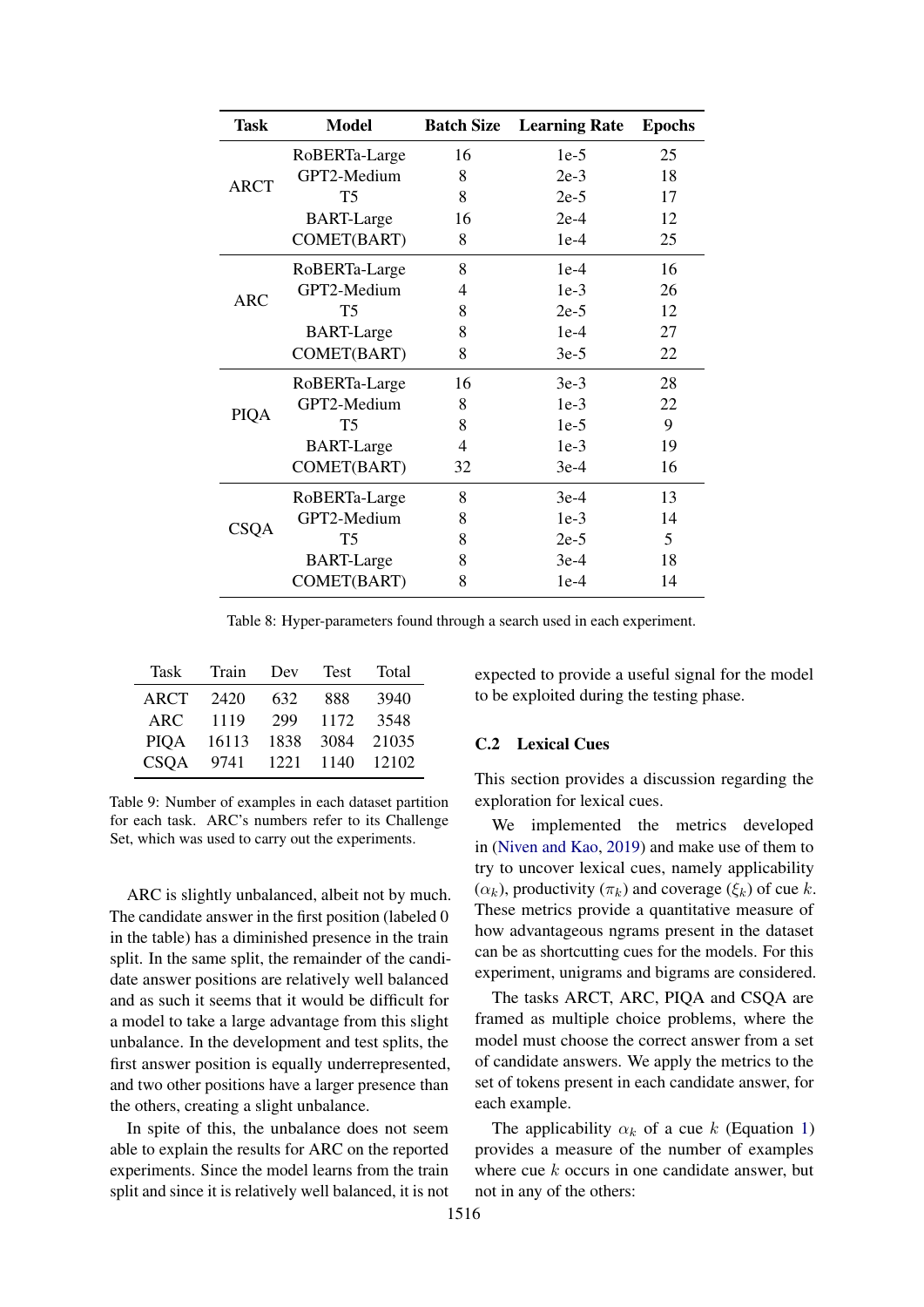<span id="page-13-0"></span>
$$
\alpha_k = \sum_{i=1}^n \mathbb{1}\left[\exists j, k \in \mathbb{T}_j^{(i)} \land k \notin \mathbb{T}_{\neg j}^{(i)}\right] \tag{1}
$$

 $\mathbbm{1}$  is the indicator function (outputs 1 if the input is true, 0 if not) and  $\mathbb{T}_i^{(i)}$  $j_j^{(i)}$  represents the set of tokens in candidate answer  $\check{j}$  for example  $i$ .

Applicability provides the number of examples where a cue's presence is a direct signal to one of the candidate answers but it does not indicate whether that signal offers a correct answer.

Productivity  $\pi_k$  of a cue k (Equation [2\)](#page-13-1) is a measure of the proportion of applicable examples where the cue predicts the correct answer,

<span id="page-13-1"></span>
$$
\pi_k = \frac{\sum_{i=1}^n \mathbb{1}\left[\exists j, k \in \mathbb{T}_j^{(i)} \land k \notin \mathbb{T}_{\neg j}^{(i)} \land y_i = j\right]}{\alpha_k} \tag{2}
$$

 $y_i = j$  indicates that answer j, which cue k should belong to, is the correct choice for example  $i.$  A cue supplies a useful signal if its productivity is above random chance:  $\pi_k > 1/m$ , where m is the number of possible candidate answers for each example.

Productivity is useful, to understand how broad cue  $k$ 's presence in the dataset is, to define its coverage  $\xi_k$ ,

$$
\xi_k = \frac{\alpha_k}{n} \tag{3}
$$

where n is the total number of examples.

Coverage tells us the proportion of applicable examples with regards to the total number of examples.

ARCT Cues. Table [11](#page-16-0) presents the top ten unigram and bigram cues in ARCT's dataset. The largest coverage is achieved with the cue "not", which incidentally was the most helpful cue found in the original ARCT dataset (before having bee cleaned from spurious cues by [\(Niven and Kao,](#page-10-2) [2019\)](#page-10-2)), with a coverage of 0.64 and productivity of 0.61 during that revision and balancing of the dataset. In the revised dataset, "not" has a coverage of 0.38 and a productivity of 0.5 (random chance). It is expected that no high coverage useful cues remain in the cleaned dataset, as it was revised with the aid of these metrics. This conjecture is evidenced by the fact that none of the detected cues have a productivity greater than 1/2.

ARC Cues. In Table [12,](#page-16-1) the top ten unigram and bigram cues present in ARC's dataset are provided. Only 5 useful unigram cues are present in the top ten: "to", "and", "on", "for" and "an". The cues have a relatively low coverage, with the largest being just 0.13 (13% of the dataset), corresponding to cue "to". However, its productivity nears the random choice vlaue (0.25). The remainder of the cues have a coverage of 0.06 and 0.05, respectively, and the largest productivity is 0.41 for the cue "and". This cue is thus a strong signal but because it is such a common function word, it rarely is found in only one of the candidates, translating into a low application and subsequently low coverage due to that.

ARC therefore has useful unigram lexical cues present in its dataset, albeit their coverage and productivity are low, and as such it cannot explain the behavior of the performed experiments.

PIQA Cues. Table [13](#page-16-2) displays the top 10 (in coverage) unigram and bigram cues for PIQA's dataset. Four useful unigram and five useful bigram cues are present in that table. Three of the four unigrams are function words. The cue with the largest coverage (0.10) is "a", with the remaining cues having their coverage between 0.07 and 0.01. Overall, the cues have low productivity, nearing the random choice value (0.5) and when accounting for their low coverage as well, it indicates that the dataset does not have a strong signal in the form of lexical cues for models to fully take advantage of.

CSQA Cues. Top 10 unigrams and bigrams for CSQA, in terms of coverage, are shown in Table [14.](#page-17-0)

As it is observed in ARC's and PIQA's dataset as well, CSQA features the presence of a few cues, although these show low productivity and coverage, such that the models performance cannot be attributed to their presence.

Five unigram and six bigram cues are useful  $(\pi_k > 0.2)$ . The coverage for the bigram cues is just 0.01, while for the unigrams is in the range of 0.07 to 0.03. Only three bigrams have a productivity with a considerable gap from the random choice, with a productivity of 0.27 or greater.

In light of these results analysis, one might conjecture that no widespread, useful cues exist in the datasets. However, it could be that the datasets either:

• Contains other types of lexical cues, e.g. nonlinear cues, such as a rule where, say, just for the sake of a rapid illustration, if the word "air" appears in the third position in the sentence, and "water" in the eight position, the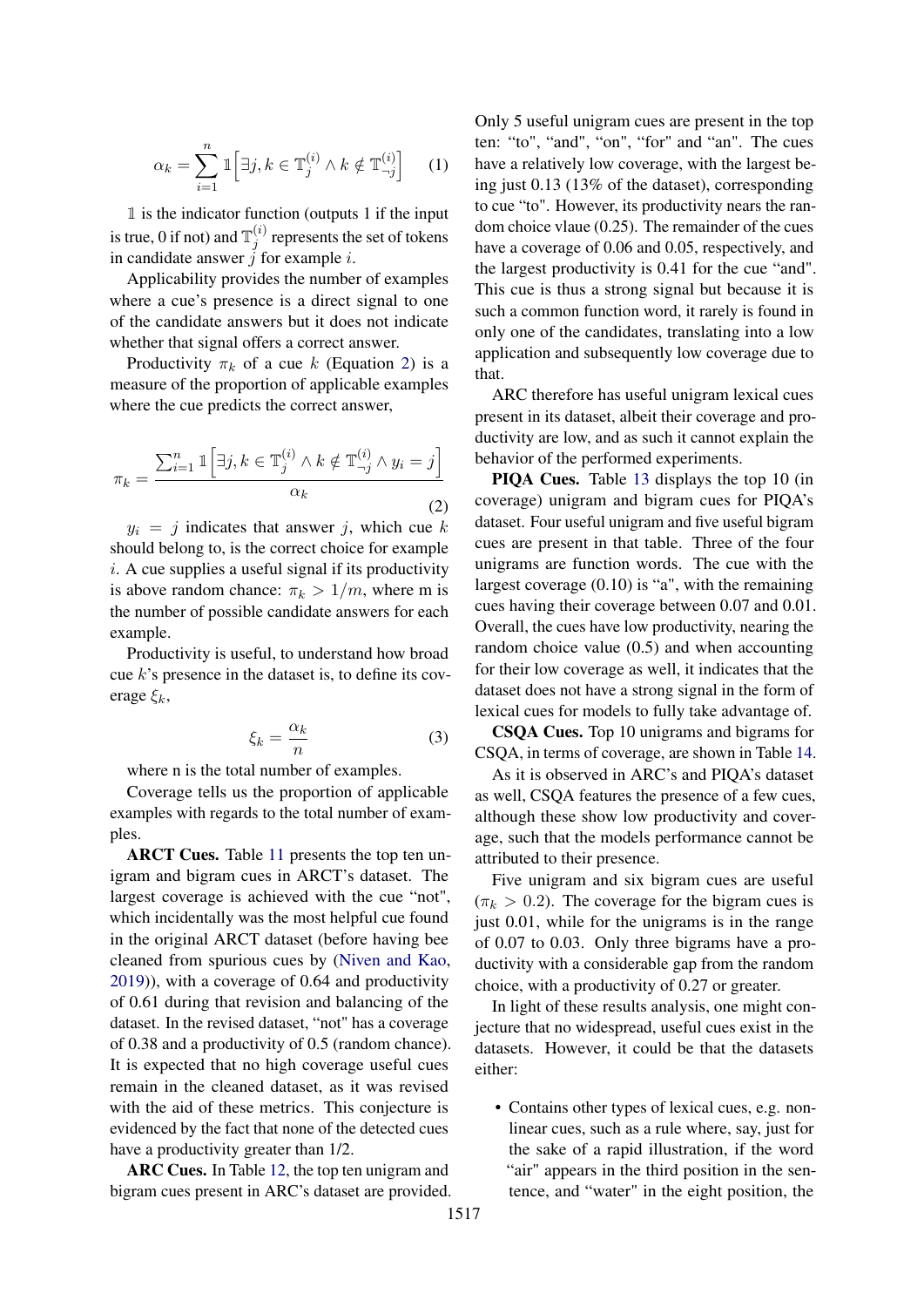answer is 0.

• Shortcuts at the feature level, such as the presence of certain features in the word embeddings and hidden states, which provide strong signals for certain predictions. These require other types of analysis, different from the ones used in this paper and their detection and interpretation would be far from trivial.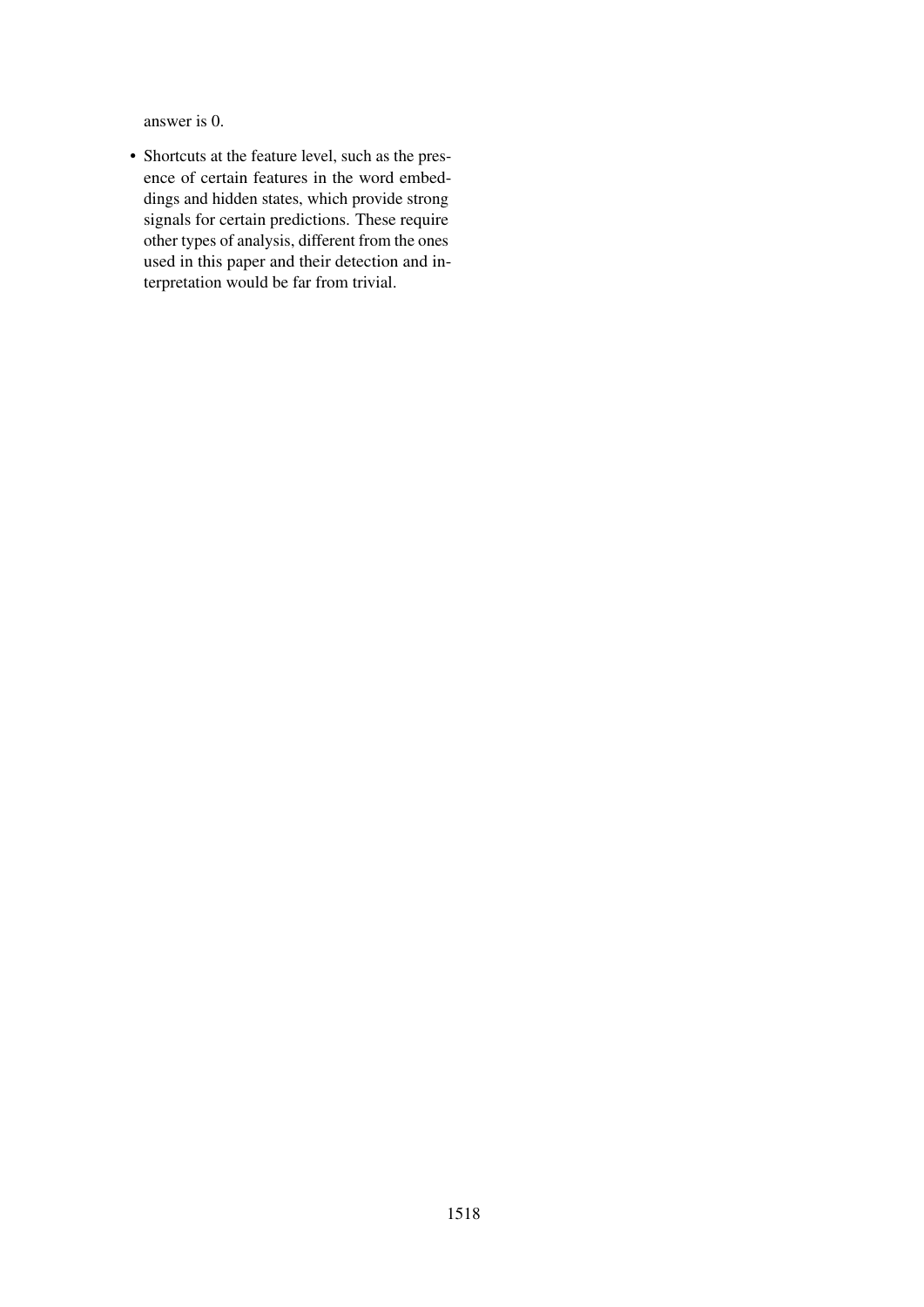<span id="page-15-0"></span>

| <b>Task</b> | Split       | Choice                  | Occurrences  | Relative  | Random |
|-------------|-------------|-------------------------|--------------|-----------|--------|
|             |             | Number                  |              | Frequency | Chance |
|             |             | $\boldsymbol{0}$        | 1210         | 0.500     |        |
|             | Train       | $\mathbf{1}$            | 1210         | 0.500     |        |
| <b>ARCT</b> |             | $\boldsymbol{0}$        | 316          | 0.500     | 0.500  |
|             | Development | $\mathbf{1}$            | 316          | 0.500     |        |
|             |             | $\boldsymbol{0}$        | 444          | 0.500     |        |
|             | <b>Test</b> | $\mathbf{1}$            | 444          | 0.500     |        |
|             |             | $\boldsymbol{0}$        | 239          | 0.214     |        |
|             |             | 1                       | 296          | 0.265     |        |
|             | Train       | $\overline{2}$          | 291          | 0.260     |        |
|             |             | 3                       | 293          | 0.262     |        |
|             |             |                         |              |           |        |
|             |             | $\boldsymbol{0}$        | 64           | 0.214     |        |
| <b>ARC</b>  | Development | 1                       | 73           | 0.244     | 0.250  |
|             |             | $\overline{2}$          | 78           | 0.261     |        |
|             |             | 3                       | 83           | 0.278     |        |
|             |             | $\overline{4}$          | $\mathbf{1}$ | 0.003     |        |
|             | Test        | $\boldsymbol{0}$        | 266          | 0.227     |        |
|             |             | 1                       | 311          | 0.265     |        |
|             |             | $\overline{2}$          | 310          | 0.265     |        |
|             |             | 3                       | 285          | 0.243     |        |
|             |             | $\boldsymbol{0}$        | 8053         | 0.500     |        |
| <b>PIQA</b> | Train       | $\mathbf{1}$            | 8060         | 0.500     | 0.500  |
|             |             | $\boldsymbol{0}$        | 910          | 0.495     |        |
|             | Development | $\mathbf{1}$            | 928          | 0.505     |        |
|             |             | $\boldsymbol{0}$        | 1909         | 0.196     |        |
|             |             | 1                       | 1973         | 0.203     |        |
|             | Train       | $\overline{c}$          | 1946         | 0.200     |        |
|             |             | 3                       | 1985         | 0.204     |        |
|             |             | $\overline{4}$          | 1928         | 0.198     | 0.200  |
| <b>CSQA</b> |             | $\boldsymbol{0}$        | 239          | 0.196     |        |
|             |             | $\mathbf{1}$            | 255          | 0.209     |        |
|             | Development | $\overline{c}$          | 241          | 0.197     |        |
|             |             | 3                       | 251          | 0.206     |        |
|             |             | $\overline{\mathbf{4}}$ | 235          | 0.192     |        |
|             |             |                         |              |           |        |

Table 10: Class balance for each task dataset split. Relative frequency in bold indicates a frequency above random chance.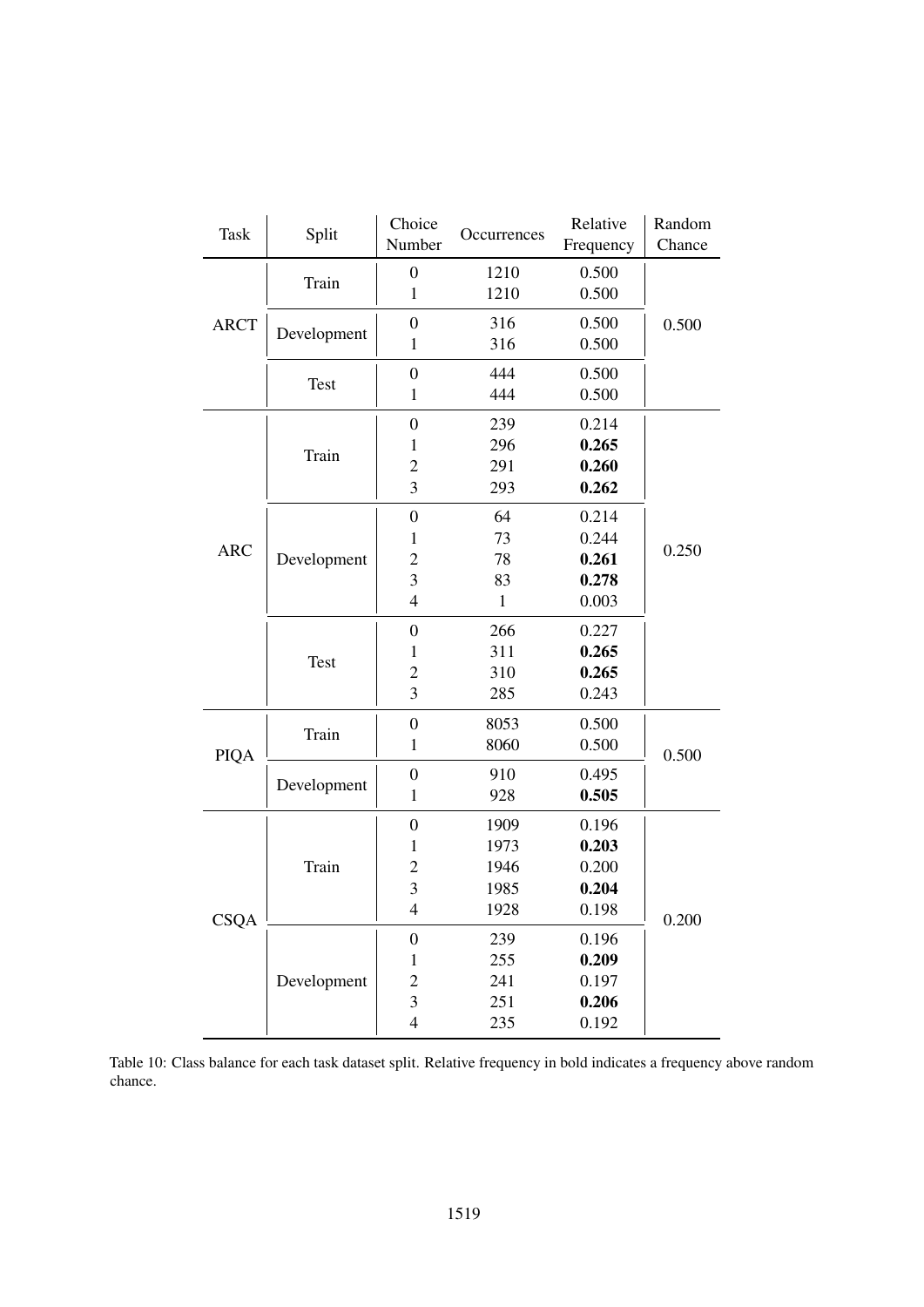<span id="page-16-0"></span>

| Unigrams |                    |                        |                            | <b>Bigrams</b>     |                        |
|----------|--------------------|------------------------|----------------------------|--------------------|------------------------|
| Unigram  | Coverage $(\xi_k)$ | Productivity $(\pi_k)$ | <b>Bigram</b>              | Coverage $(\xi_k)$ | Productivity $(\pi_k)$ |
| (not, )  | 0.38               | 0.5                    | (is, not)                  | 0.09               | 0.5                    |
| (do)     | 0.12               | 0.5                    | $(\text{are}, \text{not})$ | 0.07               | 0.5                    |
| (does,)  | 0.06               | 0.5                    | (do, not)                  | 0.04               | 0.5                    |
| (can)    | 0.06               | 0.5                    | (can, not)                 | 0.03               | 0.5                    |
| (to,)    | 0.06               | 0.5                    | (does, not)                | 0.03               | 0.5                    |
| (and,)   | 0.05               | 0.5                    | (not, be)                  | 0.03               | 0.5                    |
| (no,)    | 0.04               | 0.5                    | (is, a)                    | 0.03               | 0.5                    |
| (a, )    | 0.04               | 0.5                    | (can, be)                  | 0.02               | 0.5                    |
| (ca,)    | 0.04               | 0.5                    | (will, not)                | 0.02               | 0.5                    |
| (be, )   | 0.04               | 0.5                    | (not, a)                   | 0.02               | 0.5                    |
| (more,)  | 0.03               | 0.5                    | (to, be)                   | 0.02               | 0.5                    |

Table 11: Top 10 unigram and bigram cues with regards to coverage, in descending order, for the ARCT dataset.

<span id="page-16-1"></span>

| Unigrams |                    |                        | <b>Bigrams</b>  |                    |                        |
|----------|--------------------|------------------------|-----------------|--------------------|------------------------|
| Unigram  | Coverage $(\xi_k)$ | Productivity $(\pi_k)$ | Bigram          | Coverage $(\xi_k)$ | Productivity $(\pi_k)$ |
| (to,)    | 0.13               | 0.26                   | $($ of, the $)$ | 0.07               | 0.15                   |
| (in,)    | 0.13               | 0.25                   | (in, the)       | 0.06               | 0.24                   |
| (of,)    | 0.13               | 0.25                   | (to, the)       | 0.04               | 0.24                   |
| (a, )    | 0.11               | 0.22                   | (amount, of)    | 0.03               | 0.25                   |
| (the, )  | 0.09               | 0.25                   | (from, the)     | 0.03               | 0.27                   |
| (water,) | 0.09               | 0.15                   | (in, a)         | 0.03               | 0.30                   |
| (from,)  | 0.07               | 0.23                   | (on, the)       | 0.03               | 0.22                   |
| (and, )  | 0.06               | 0.41                   | (the, same)     | 0.02               | 0.30                   |
| (on,)    | 0.06               | 0.26                   | (number, of)    | 0.02               | 0.16                   |
| (for, )  | 0.05               | 0.29                   | (the, amount)   | 0.02               | 0.24                   |
| (an,)    | 0.05               | 0.29                   | $($ of, a $)$   | 0.02               | 0.25                   |

Table 12: Top 10 unigram and bigram cues with regards to coverage, in descending order, for the ARC dataset. In bold are cues whose productivity  $\pi_k > 1/4$ , indicating a useful cue.

<span id="page-16-2"></span>

| Unigrams |                    |                        | <b>Bigrams</b> |                    |                        |  |
|----------|--------------------|------------------------|----------------|--------------------|------------------------|--|
| Unigram  | Coverage $(\xi_k)$ | Productivity $(\pi_k)$ | <b>Bigram</b>  | Coverage $(\xi_k)$ | Productivity $(\pi_k)$ |  |
| (a, )    | 0.10               | 0.52                   | (in, the)      | 0.03               | 0.41                   |  |
| (of,)    | 0.07               | 0.50                   | (on, the)      | 0.03               | 0.54                   |  |
| (to,)    | 0.07               | 0.49                   | (of, the)      | 0.03               | 0.50                   |  |
| (and, )  | 0.07               | 0.52                   | (with, a)      | 0.03               | 0.47                   |  |
| (in,)    | 0.06               | 0.47                   | (use, a)       | 0.02               | 0.51                   |  |
| (on,)    | 0.06               | 0.53                   | (to, the)      | 0.02               | 0.47                   |  |
| (the, )  | 0.05               | 0.40                   | (in, a)        | 0.02               | 0.50                   |  |
| (with, ) | 0.05               | 0.47                   | (and, then)    | 0.02               | 0.43                   |  |
| (it.)    | 0.05               | 0.48                   | (into, the)    | 0.01               | 0.52                   |  |
| (water,) | 0.04               | 0.52                   | (top, of)      | 0.01               | 0.45                   |  |
| (your,)  | 0.04               | 0.45                   | (the, top)     | 0.01               | 0.47                   |  |

Table 13: Top 10 unigram and bigram cues with regards to coverage, in descending order, for the PIQA dataset. In bold are cues whose productivity  $\pi_k > 1/2$ , indicating a useful cue.